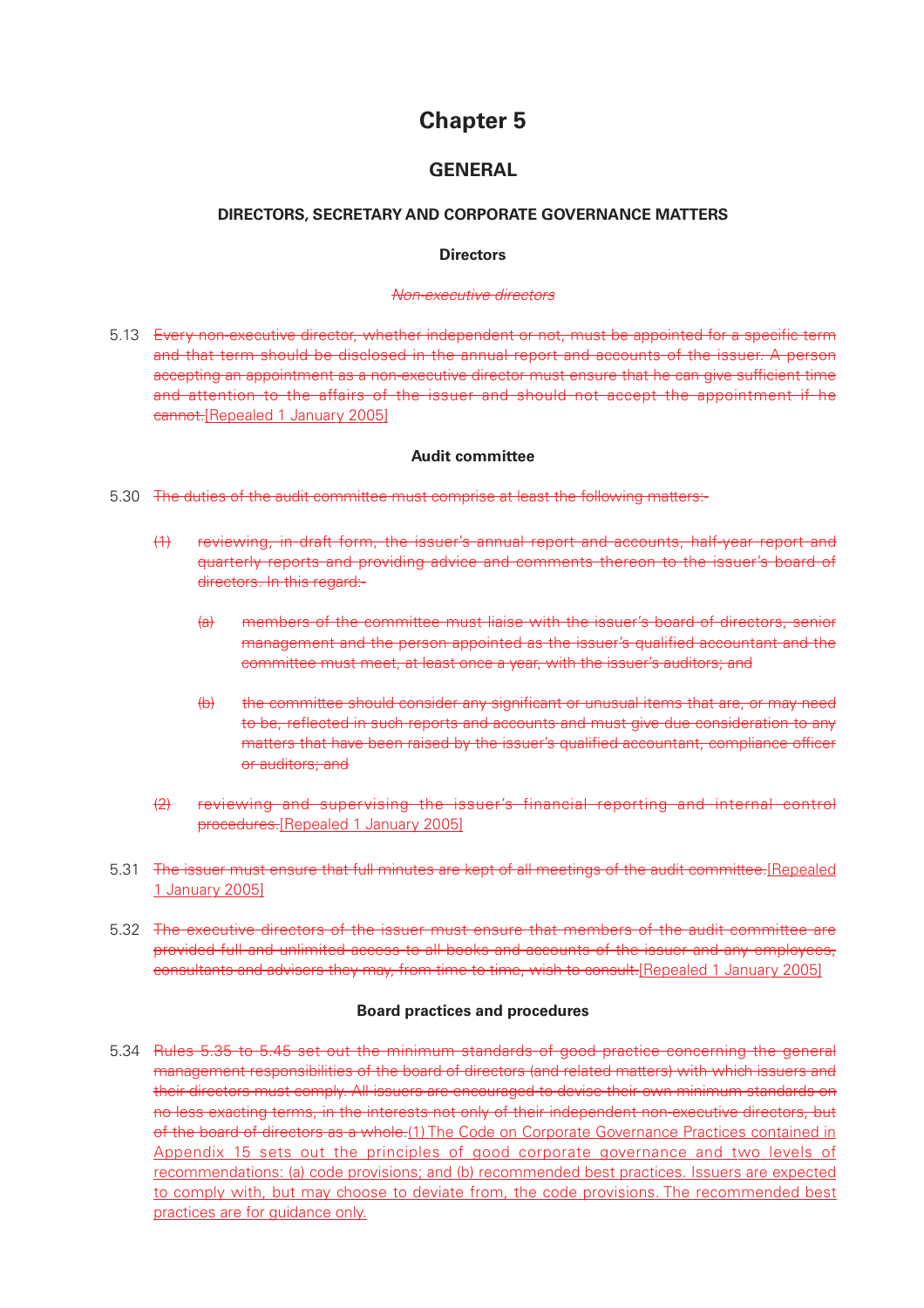- Note: Issuers may also devise their own code on corporate governance practices on such terms as they may consider appropriate.
- (2) Issuers must state whether they have complied with the code provisions set out in the Code on Corporate Governance Practices for the relevant accounting period in their half-year reports (and summary half-year reports, if any) and annual reports (and summary financial reports, if any).

Note: For the requirements governing preliminary results announcements in this regard, see rules 18.50(6) and 18.78(4).

- (3) Where the issuer deviates from the code provisions set out in the Code on Corporate Governance Practices, the issuer must give considered reasons:
	- (a) in the case of annual reports (and summary financial reports), in the Corporate Governance Report which must be issued in accordance with Appendix 16; and
	- (b) in the case of half-year reports (and summary half-year reports), either:
		- (i) by giving considered reasons for each deviation; or
		- (ii) to the extent that it is reasonable and appropriate, by referring to the Corporate Governance Report in the immediately preceding annual report, and providing details of any changes together with considered reasons for any deviation not reported in that annual report. Such references must be clear and unambiguous and the half-year report (or summary half-year report) must not only contain a cross-reference without any discussion of the matter.
- (4) In the case of the recommended best practices, issuers are encouraged, but are not required, to state whether they have complied with them and give considered reasons for any deviation.
- 5.35 Full board meetings should be held no less frequently than every 3 months. "Full" board meetings means meetings at which directors are physically present and not "paper" meetings or meetings by circulation.[Repealed 1 January 2005]
- 5.36 The directors' fees and any other reimbursement or emolument payable to an independent nonexecutive director must be disclosed in full in the annual report and accounts of the issuer (see rules 18.27 and 18.28).[Repealed 1 January 2005]
- 5.37 Except in emergencies an agenda and accompanying board papers should be sent in full to all directors at least 2 clear days before the intended date of a board meeting (or such other period as the board agrees).[Repealed 1 January 2005]
- 5.38 Except in emergencies adequate notice should be given of a board meeting to give all directors an opportunity to attend.[Repealed 1 January 2005]
- 5.39 All directors, executive and non-executive, are entitled to have access to board papers and materials. Where queries are raised by non-executive directors, steps should be taken to respond as promptly and fully as possible.[Repealed 1 January 2005]
- 5.40 Full minutes should be kept by a duly appointed secretary of the meeting and such minutes should be open for inspection at any time in office hours on reasonable notice by any director. [Repealed 1 January 2005]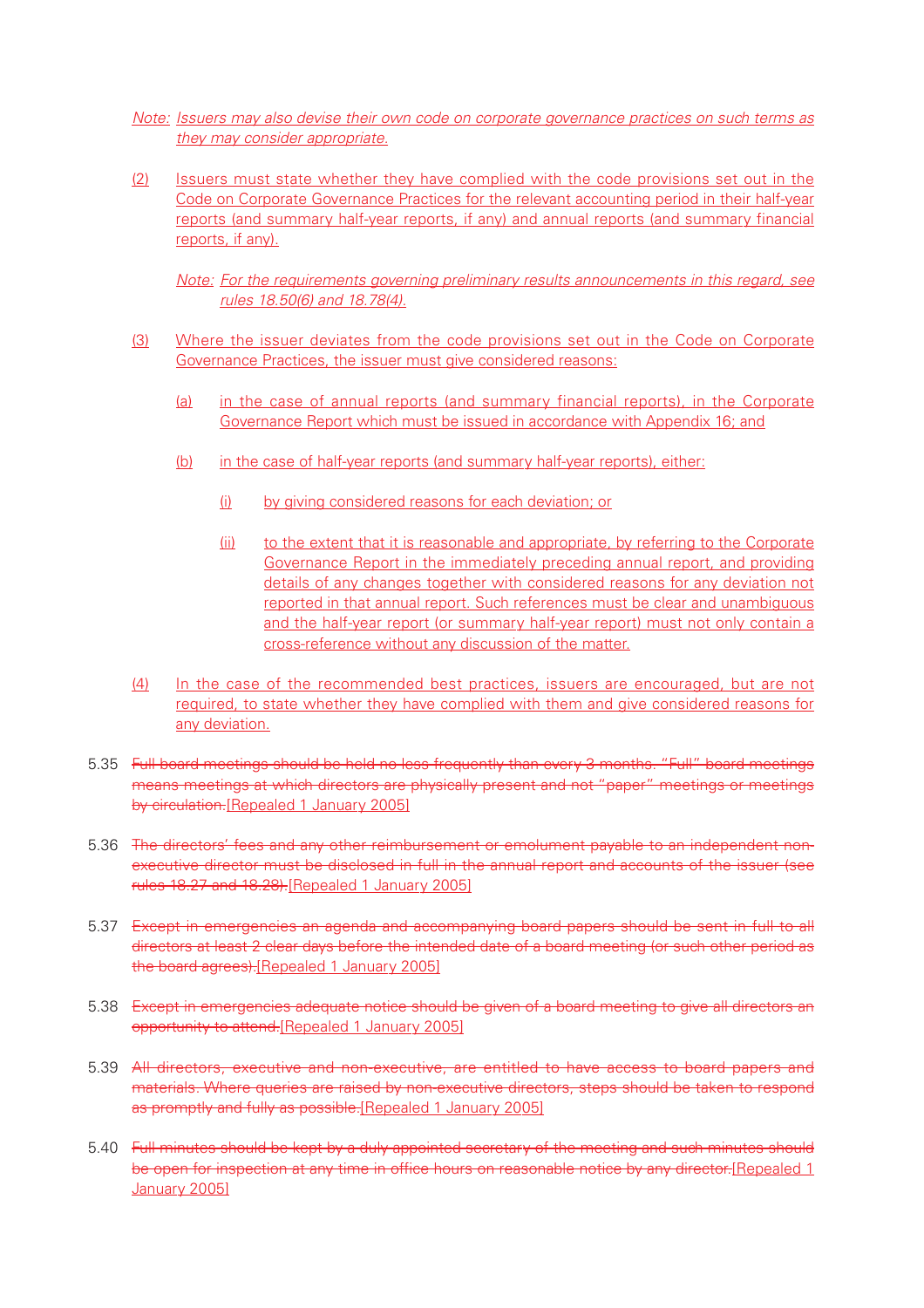- 5.41 If, in respect of any matter discussed at a board meeting, the independent non-executive directors hold views contrary to those of the executive directors, the minutes should clearly reflect this.[Repealed 1 January 2005]
- 5.42 Arrangements should be made in appropriate circumstances to enable the independent nonexecutive directors of the board, at their request, to seek separate professional advice at the expense of the issuer. [Repealed 1 January 2005]
- 5.43 If a matter to be considered by the board involves a conflict of interest for a director, a full board meeting should be held and the matter should not be dealt with by circulation or by committee and any director to whom the conflict relates may not form part of the quorum, nor participate in any discussion nor vote at such meeting in respect of such matter.[Repealed 1 January 2005]
- 5.44 Every director on the board is required to keep abreast of his responsibilities as a director of an issuer. Newly appointed board members should receive an appropriate briefing on the issuer's affairs and be provided with relevant corporate governance materials on an ongoing basis.[Repealed 1 January 2005]
- 5.45 The board of directors should give due consideration to all recommendations made to it, from time to time, by the issuer's company secretary, qualified accountant, compliance officer and audit committee.[Repealed 1 January 2005]

#### **Securities transactions by directors**

#### **Disclosure**

- 5.68 In relation to securities transactions by directors, an issuer shall disclose in its half-year reports (and summary half-year reports, if any) and the Corporate Governance report contained in its annual and half-year-reports (and summary financial reports, if any):
	- (1) whether the issuer has adopted a code of conduct regarding securities transactions by directors on terms no less exacting than the required standard of dealings;
	- (2) having made specific enquiry of all directors, whether its directors have complied with, or whether there has been any non-compliance with, the required standard of dealings and its code of conduct regarding securities transactions by directors; and
	- (3) in the event of any non-compliance with the required standard of dealings, details of such non-compliance and an explanation of the remedial steps taken by the issuer to address such non-compliance.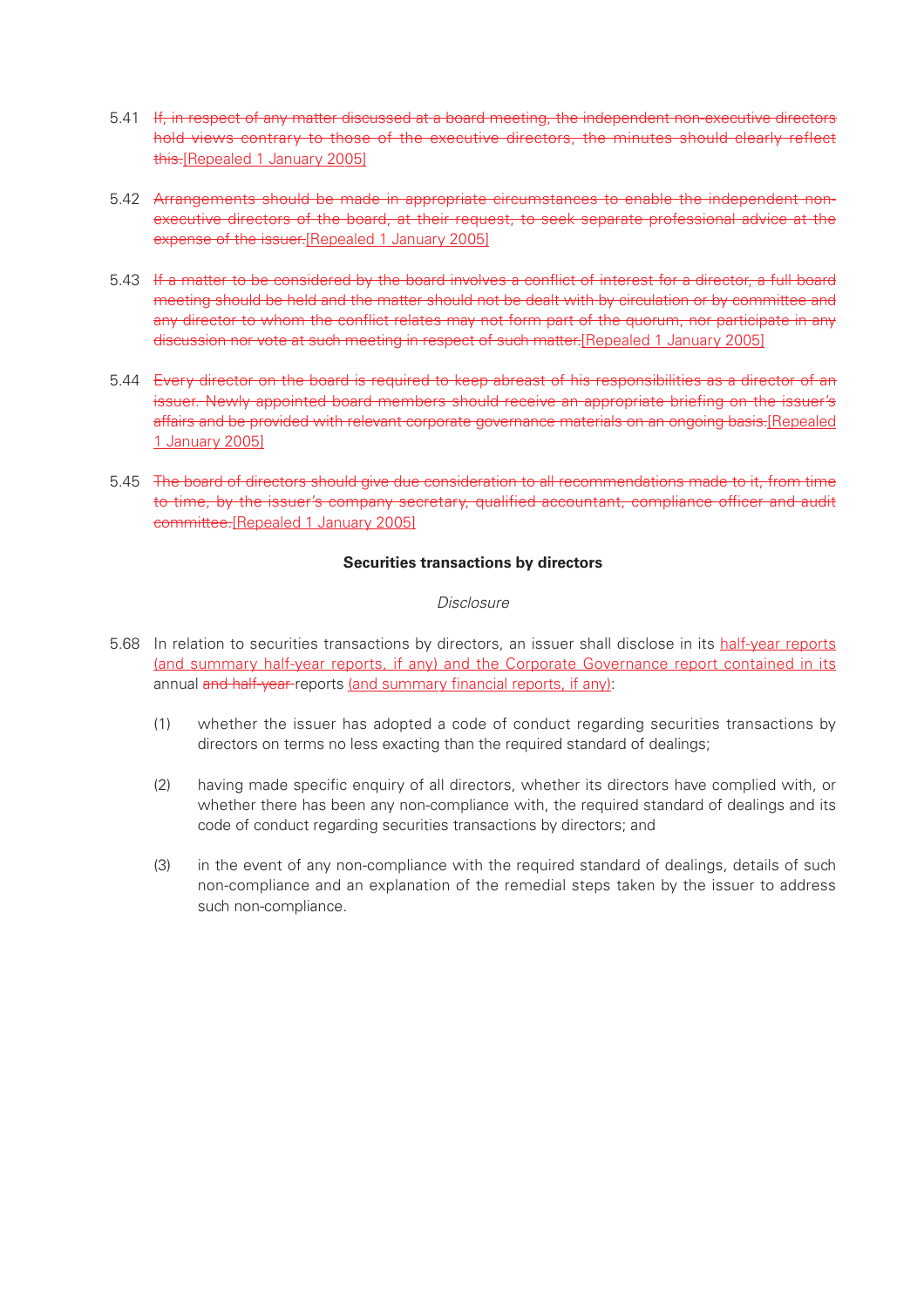# **Chapter 18**

# **EQUITY SECURITIES**

#### **FINANCIAL INFORMATION**

#### **Additional disclosure for Financial Conglomerates**

Information in the annual report which is outside the scope of the auditor's report

- 18.44 The following information in respect of an issuer:-
	- (1) the composition, by name, of the audit committee (which information should be included in the corporate information section of the annual report);
	- (2) the work undertaken by the audit committee during the financial year (which information should be included in the report of the directors or the review of operations);
	- (3) the number of times that the audit committee met during the financial year;
	- (41) the full name and professional qualifications (if any) of:-
		- (a) the company secretary of the issuer;
		- (b) the qualified accountant of the issuer appointed pursuant to rule 5.15; and
		- (c) the compliance officer of the issuer appointed pursuant to rule 5.19; and
	- (52) a statement as to whether or not the issuer has complied with rules 5.34 to 5.45 concerning board practices and procedures throughout the accounting period covered by the annual report. An issuer that has not complied with rules 5.34 to 5.45, or complied with only part of rules 5.34 to 5.45 or (in the case of requirements of a continuing nature) complied for only part of such period, must specify the rules with which it has not complied and (where relevant) for what part of the period of such non-compliance continued, and give reasons for any non-compliance. Insofar as the issuer's statement of compliance relates to rule 5.36, such statement must be reviewed by the auditorsa separate Corporate Governance Report prepared by the board of directors on its corporate governance practices. The report must, as a minimum, contain the information required under Appendix 16, regarding the accounting period covered by the annual report. To the extent that it is reasonable and appropriate, the issuer may incorporate by reference information in its annual report into the Corporate Governance Report. Any such references must be clear and unambiguous and the Corporate Governance Report must not only contain a crossreference without any discussion of the matter;.
	- (6) in respect of the required standard of dealings set out in rules 5.48 to 5.67, a statement in relation to the accounting period covered by the annual report as to:
		- (a) whether the issuer has adopted a code of conduct regarding directors' securities transactions on terms no less exacting than the required standard of dealings;
		- (b) having made specific enquiry of all directors, whether its directors have complied with, or whether there has been any non-compliance with, the required standard of dealings and its code of conduct regarding directors' securities transactions; and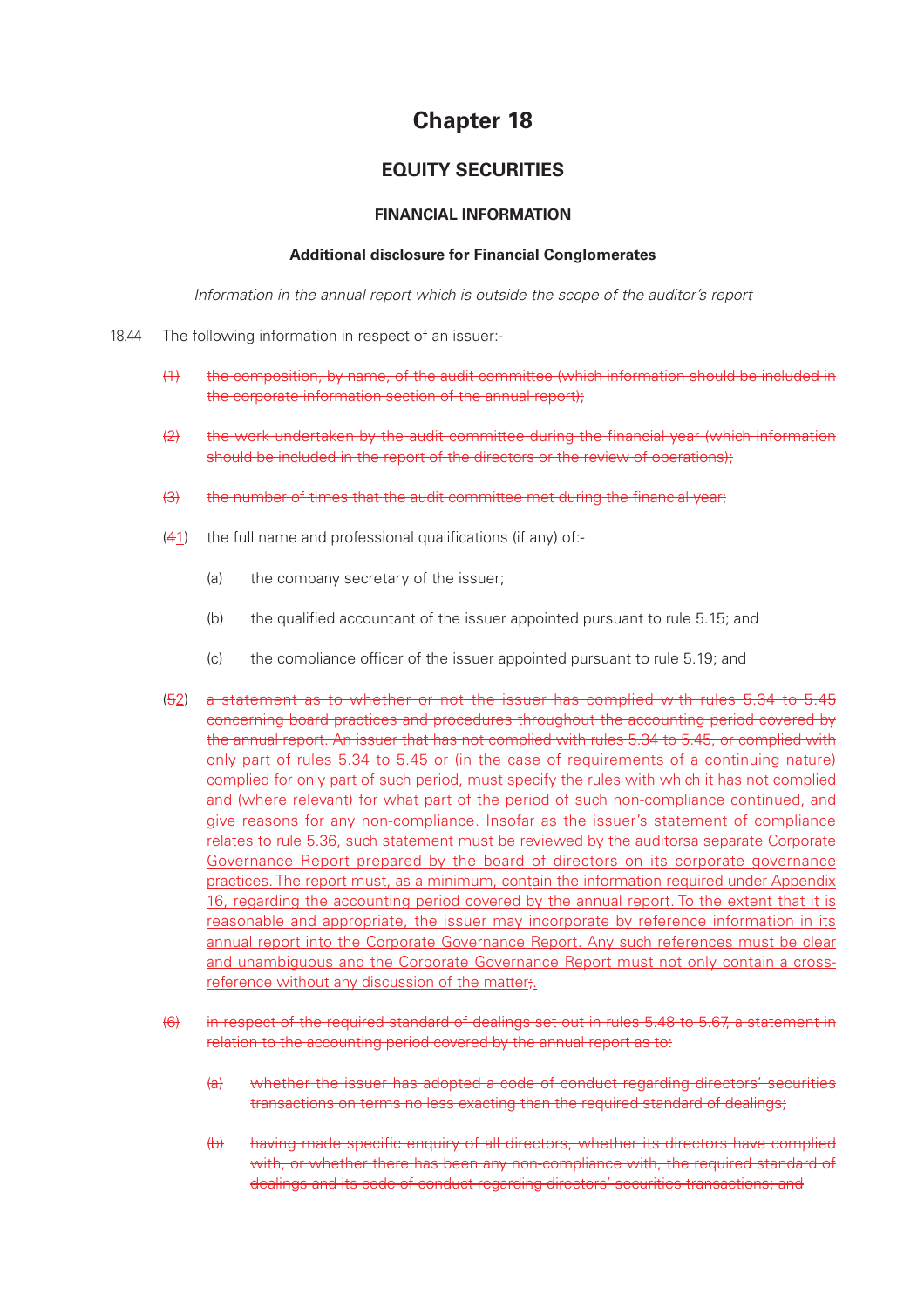- (c) in the event of any non-compliance with the required standard of dealings, details of such non-compliance and an explanation of the remedial steps taken by the issuer to address such non-compliance;
- (7) details of non-compliance (if any) with rules 5.05(1) and 5.05(2) and an explanation of the remedial steps taken by the issuer to address such non-compliance relating to appointment of a sufficient number of independent non-executive directors and an independent nonexecutive director with appropriate professional qualifications or accounting or related financial management expertise, respectively; and
- (8) details of non-compliance with rule 5.28 (if any) and an explanation of the remedial steps taken by the issuer to address such non-compliance relating to establishment of an audit committee.

#### **Preliminary announcement of results for the financial year**

#### Content of preliminary announcement

- 18.50 The preliminary announcement of results for the financial year must contain at least the following information in respect of the group:
	- (1) except where the listed issuer is a banking company, the information in respect of the balance sheet and the income statement as set out in rule 18.50B comprising an income statement for the financial year, with comparative figures for the immediately preceding financial year, and balance sheet as at the end of the year, with comparative figures as at the end of the immediately preceding financial year. A banking company shall comply with rule 18.80 as regards the disclosure requirements for the balance sheet and income statement. The listed issuer must include the notes relating to turnover, taxation, earnings per share, dividends and any other notes that the directors consider necessary for a reasonable appreciation of the results for the year. Directors of the listed issuer must ensure that the information contained in the preliminary announcement of results is consistent with the information that will be contained in the annual reports (see rule 18.50A);
		- Note: Listed issuers are not required to include an audited balance sheet within the meaning of section 129C or other provisions of the Companies Ordinance concerning balance sheets in their preliminary results announcement for the financial year under this rule 18.50. However, the financial information included in the preliminary results announcement must have been agreed with the auditors. This does not affect the listed issuers' obligations under the Companies Ordinance concerning balance sheets as and when they are applicable. Where a listed issuer includes an audited balance sheet in its preliminary results announcement, it must comply with all applicable laws, including the relevant statutory provisions applicable in the listed issuer's place of incorporation.
	- (2) a business review covering the following:
		- (a) a fair review of the development of the business of the listed issuer and its subsidiaries during the financial year and of their financial position at the end of the year;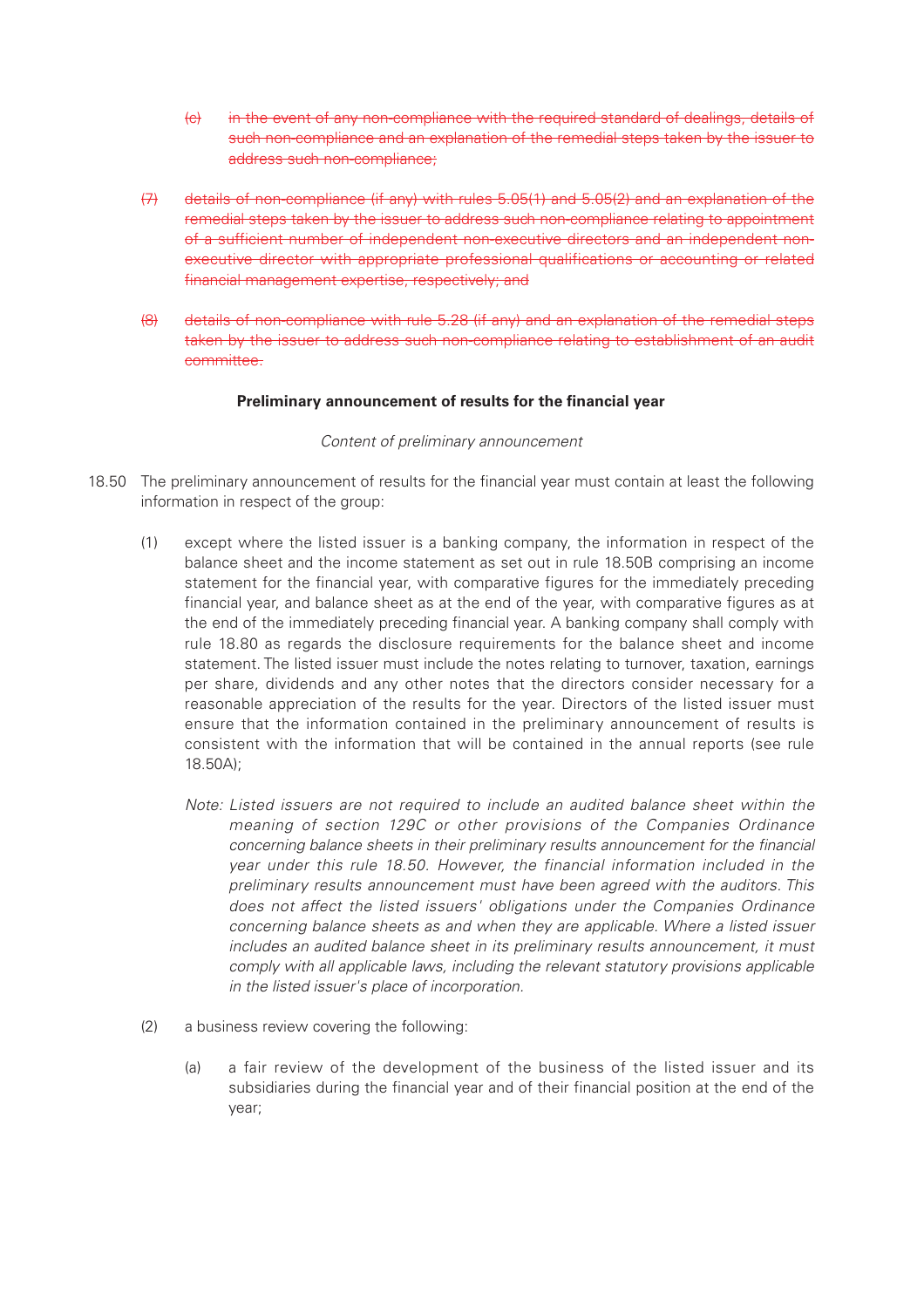- (b) details of important events affecting the listed issuer and its subsidiaries which have occurred since the end of the financial year; and
- (c) an indication of likely future developments in the business of the listed issuer and its subsidiaries;
- (3) where the listed issuer is regarded as a financial conglomerate (as defined in rule 18.37B), the information set out in rule 18.37A;
- (4) particulars of any purchase, sale or redemption by the listed issuer or any of its subsidiaries, of its listed securities during the financial year, or an appropriate negative statement;
- (5) any supplementary information which in the opinion of the directors of the listed issuer is necessary for a reasonable appreciation of the results for the relevant year;
- (6) a statement as to whether or not the listed issuer has complied with rules 5.34 to 5.45 concerning board practices and procedures throughout the financial year. A listed issuer that has not complied with rules 5.34 to 5.45, or complied with only part of rules 5.34 to 5.45 or (in the case of requirements of a continuing nature) complied for only part of such period, must specify the rules with which it has not complied and (where relevant) for what part of the period of such non-compliance continued, and give reasons for any noncompliance. Insofar as a listed issuer's statement of compliance relates to rule 5.36, such statement must be reviewed by the auditorsa statement as to whether the listed issuer meets the code provisions set out in the Code on Corporate Governance Practices contained in Appendix 15. The listed issuer must also disclose any deviations from the code provisions and considered reasons for such deviations. To the extent that it is reasonable and appropriate, such information may be given by reference to the immediately preceding half-year report or to the Corporate Governance Report in the immediately preceding annual report, and summarising any changes since that report. Any such references must be clear and unambiguous; and
- (7) a statement as to whether the annual results have been reviewed by the audit committee of the listed issuer;
- (8) where the auditors' report on the listed issuer's annual financial statements is likely to be qualified or modified (whether or not it is also likely to be qualified), details of the qualification or modification pursuant to rule 18.51; and
- (9) where there are any significant changes in accounting policies, a statement to that fact must be made.
	- Notes: 1. A listed issuer should apply the accounting policies consistently except where the change in accounting policy is required by an accounting standard which came into effect during the financial year.
		- 2. The term financial year refers to the period covered by a listed issuer's financial statements even where the period is not a calendar year.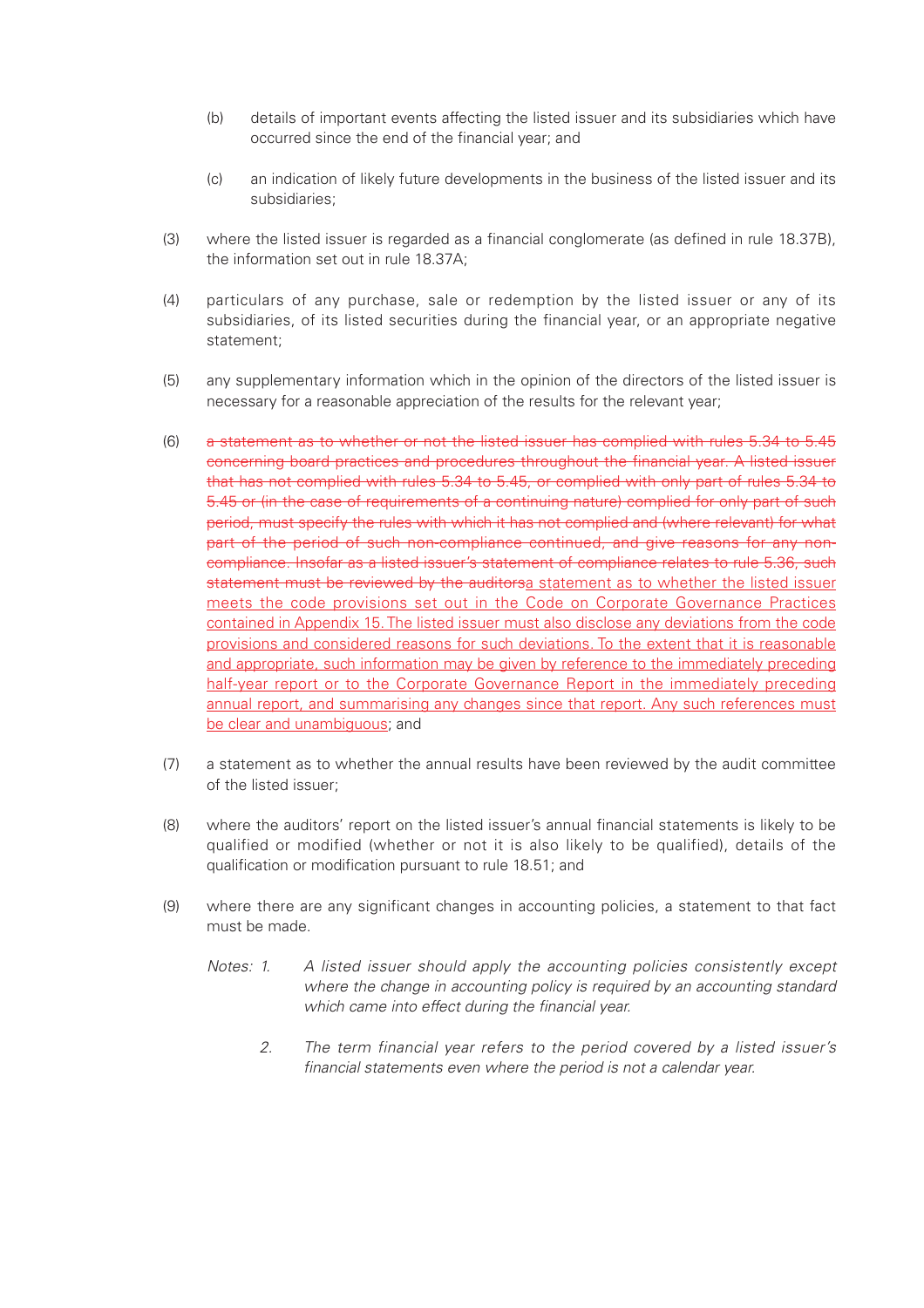#### **Half-year reports**

#### Content of half-year reports

- 18.55 Each half-year report shall contain at least the following information in respect of the group:—
	- (1) interim financial statements, which shall include, at a minimum, the following components:
		- (a) balance sheet as of the end of the current interim period and a comparative balance sheet as of the end of the immediately preceding financial year;
		- (b) income statements for the current interim period and cumulatively for the current financial year to date, with comparative income statements for the comparable interim periods (current and year-to-date) of the immediately preceding financial year;
		- (c) cash flow statement cumulatively for the current financial year to date, with a comparative statement for the comparable year-to-date period of the immediately preceding financial year;
		- (d) statement showing changes in equity cumulatively for the current financial year to date, with a comparative statement for the comparable year-to-date period of the immediately preceding financial year; and
		- (e) accounting policies and explanatory notes.
	- (2) where the listed issuer is regarded as a financial conglomerate (as defined in rule 18.37B), the information set out in rule 18.37A;
	- (3) particulars of any purchase, sale or redemption by the listed issuer or any of its subsidiaries, of its listed securities during the relevant period, or an appropriate negative statement;
	- (4) a statement as to whether or not the listed issuer has complied with rules 5.34 to 5.45 concerning board practices and procedures throughout the accounting period covered by the half-year report. A listed issuer that has not complied with rules 5.34 to 5.45, or complied with only part of rules 5.34 to 5.45 or (in the case of requirements of a continuing nature) complied for only part of such period, must specify the rules with which it has not complied and (where relevant) for what part of the period of such non-compliance continued, and give reasons for any non-compliance. Insofar as the listed issuer's statement of compliance relates to rule 5.36, such statement must be reviewed by the auditorsa statement in relation to the accounting period covered by the half-year report on whether the listed issuer meets the code provisions set out in the Code on Corporate Governance Practices contained in Appendix 15. Where there are any deviations from the code provisions in the Code, the listed issuer must also give considered reasons for the deviations from the code provisions, either by:
		- (a) giving considered reasons for each deviation; or
		- (b) to the extent that it is reasonable and appropriate, by referring to the Corporate Governance Report in the immediately preceding annual report and providing details of any changes together with considered reasons for any deviation not reported in that annual report. Any such references must be clear and unambiguous and the half-year report must not only contain a cross-reference without any discussion of the matter;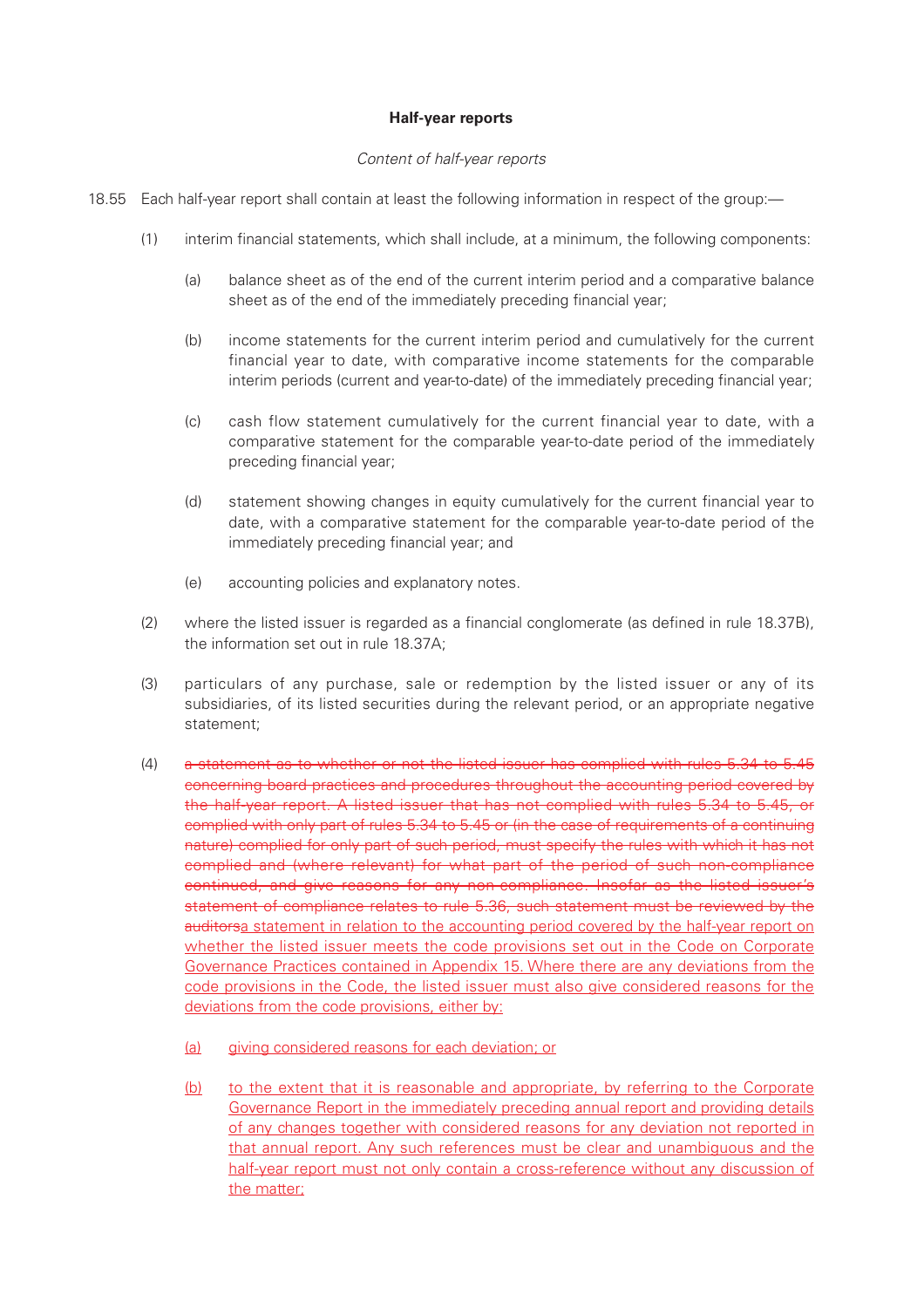- (5) in respect of the required standard of dealings set out in rules 5.48 to 5.67, a statement in relation to the accounting period covered by the half-year report as to:
	- (a) whether the listed issuer has adopted a code of conduct regarding directors' securities transactions on terms no less exacting than the required standard of dealings;
	- (b) having made specific enquiry of all directors, whether its directors have complied with, or whether there has been any non-compliance with, the required standard of dealings and its code of conduct regarding directors' securities transactions; and
	- (c) in the event of any non-compliance with the required standard of dealings, details of such non-compliance and an explanation of the remedial steps taken by the listed issuer to address such non-compliance;
- (6) details of non-compliance (if any) with rules 5.05(1) and 5.05(2) and an explanation of the remedial steps taken by the listed issuer to address such non-compliance relating to appointment of a sufficient number of independent non-executive directors and an independent non-executive director with appropriate professional qualifications, or accounting or related financial management expertise, respectively; and
- (7) details of non-compliance with rule 5.28 (if any) and an explanation of the remedial steps taken by the listed issuer to address such non-compliance relating to establishment of an audit committee;
- (8) the information set out in rule 18.50B; and
- (9) the further information set out in rules 18.56 to 18.64.
- Notes: 1 An issuer that prepares its annual financial statements in accordance with Hong Kong Financial Reporting Standards should comply with Statement of Standard Accounting Practice 25 "Interim Financial Reporting" in respect of its half-year reports. An issuer that prepares its annual financial statements in accordance with International Financial Reporting Standards should comply with International Accounting Standard 34 "Interim Financial Reporting" in respect of its half-year reports.
	- 2 Each half-year report must be reviewed by the issuer's audit committee in accordance with rule 5.30. In the event that the audit committee disagreed with an accounting treatment which had been adopted in the preparation of the group's halfyear report, full details of such disagreement should be disclosed together with a quantification of the financial effect arising from the disagreement. Where it is not possible to quantify the effect of the disagreement, or the effect is not significant, a statement to this effect should be made.
	- 3 If a change in the financial year is proposed, the Exchange should be consulted as to the period or periods to be covered by the half-year reports.
	- 4 In the case of the first cash flow statement to be included in the half-year reports relating to accounting periods commencing before 1st January, 2002, a comparative cash flow statement for the comparable year-to-date period of the immediately preceding financial year may be omitted. The requirement for disclosure of comparative cash flow statement in half-year reports shall be obligatory in respect of accounting periods commencing on or after 1st January, 2002.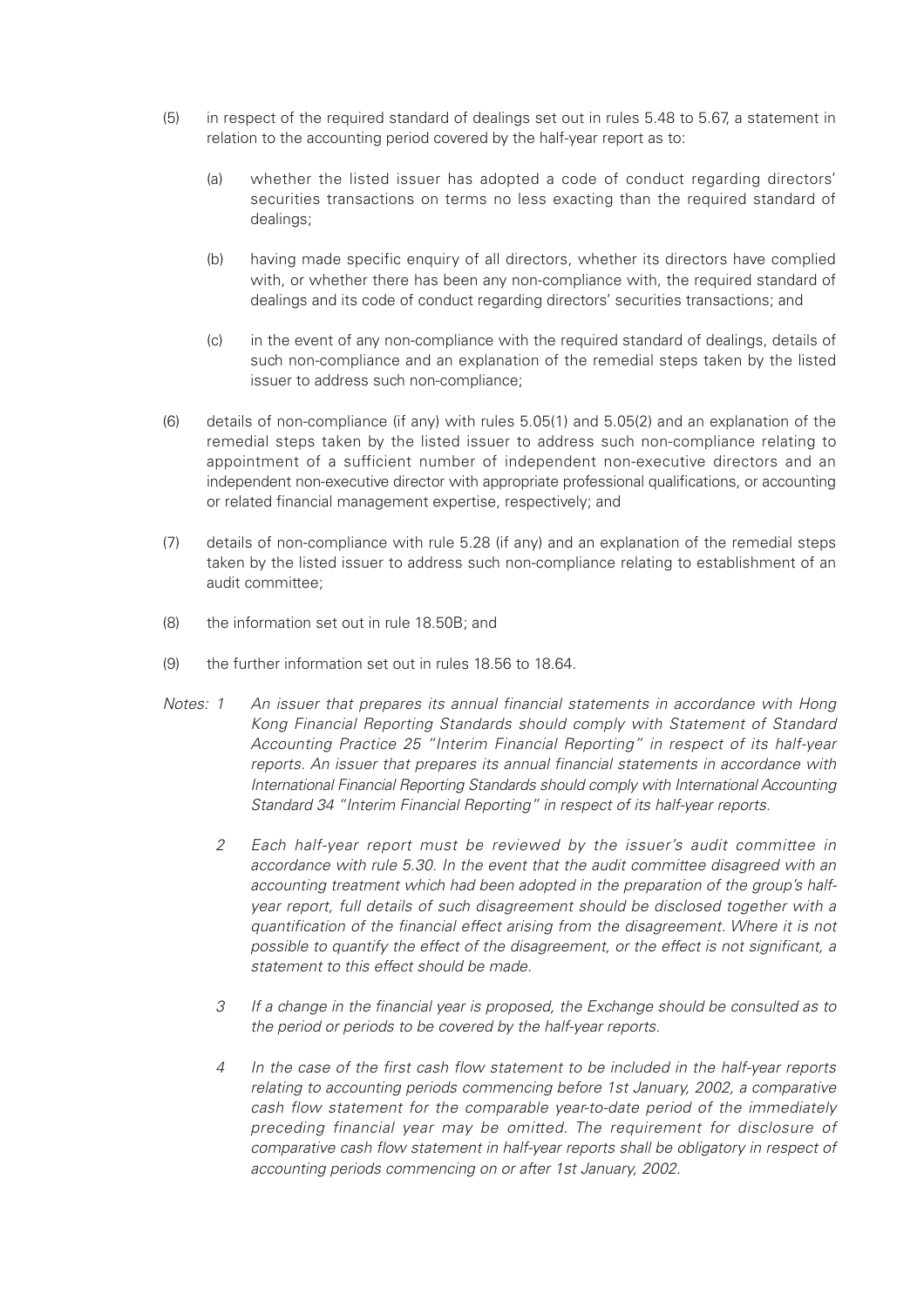- 5 A listed issuer should apply the same accounting policies in its interim financial statements as are applied in its annual financial statements except where the change in accounting policy is required by an accounting standard which came into effect during the interim period. Accounting policies which have been consistently applied and which were disclosed in the listed issuer's most recent published audited financial statements or for a newly listed issuer in its recent prospectus may be omitted from the half-year reports. Any significant changes in the accounting policies, including those required by an accounting standard, should be disclosed together with the reason for changing in the accounting policy.
- 6 Where the items of information specified in this rule are unsuited to the listed issuer's activities, appropriate adaptations should be made. Where the requirements of this rule are unsuited to the listed issuer's activities or circumstances, the Exchange may require suitable adaptations to be made.
- 7 The Exchange may authorise the omission from an interim report of specified items of information if it considers:—
	- (a) such omission to be necessary or appropriate; or
	- (b) disclosure of such information would be contrary to the public interest or seriously detrimental to the issuer,

provided that such omission would not be likely to mislead the public with regard to facts and circumstances, knowledge of which is essential for the assessment of the securities in question.

- 8 The issuer or its representatives will be responsible for the correctness and relevance of the facts on which any application for an exemption under Note 7 above is based.
- 9 Each half-year report must contain, at a prominent position, and in bold type, a statement about the characteristics of GEM, in the form set out in rule 2.20.

#### **Preliminary announcement of results for each of the first 6 month of each financial year**

- 18.78 A listed issuer must publish (in accordance with the requirements of Chapter 16) a preliminary announcement of the results for the first 6 months of each financial year, containing at least the information set out below, on the GEM website on the next business day after approval by or on behalf of the board of the results and in any event not later than 45 days after the end of such period:
	- (1) except where the listed issuer is a banking company, the income statements as referred to in rule 18.55(1)(b) which must contain at least the information specified in rule 18.50B(1) and balance sheet as referred to in rule 18.55(1)(a) which must contain at least the information specified in rule 18.50B(2), to the extent relevant to the income statements and balance sheet. The listed issuer must include the notes relating to turnover, taxation, earnings per share, dividends and any other notes that the directors consider necessary for a reasonable appreciation of the results for the financial period. The income statements and balance sheet shall be as they appear in the listed issuer's full half-year report;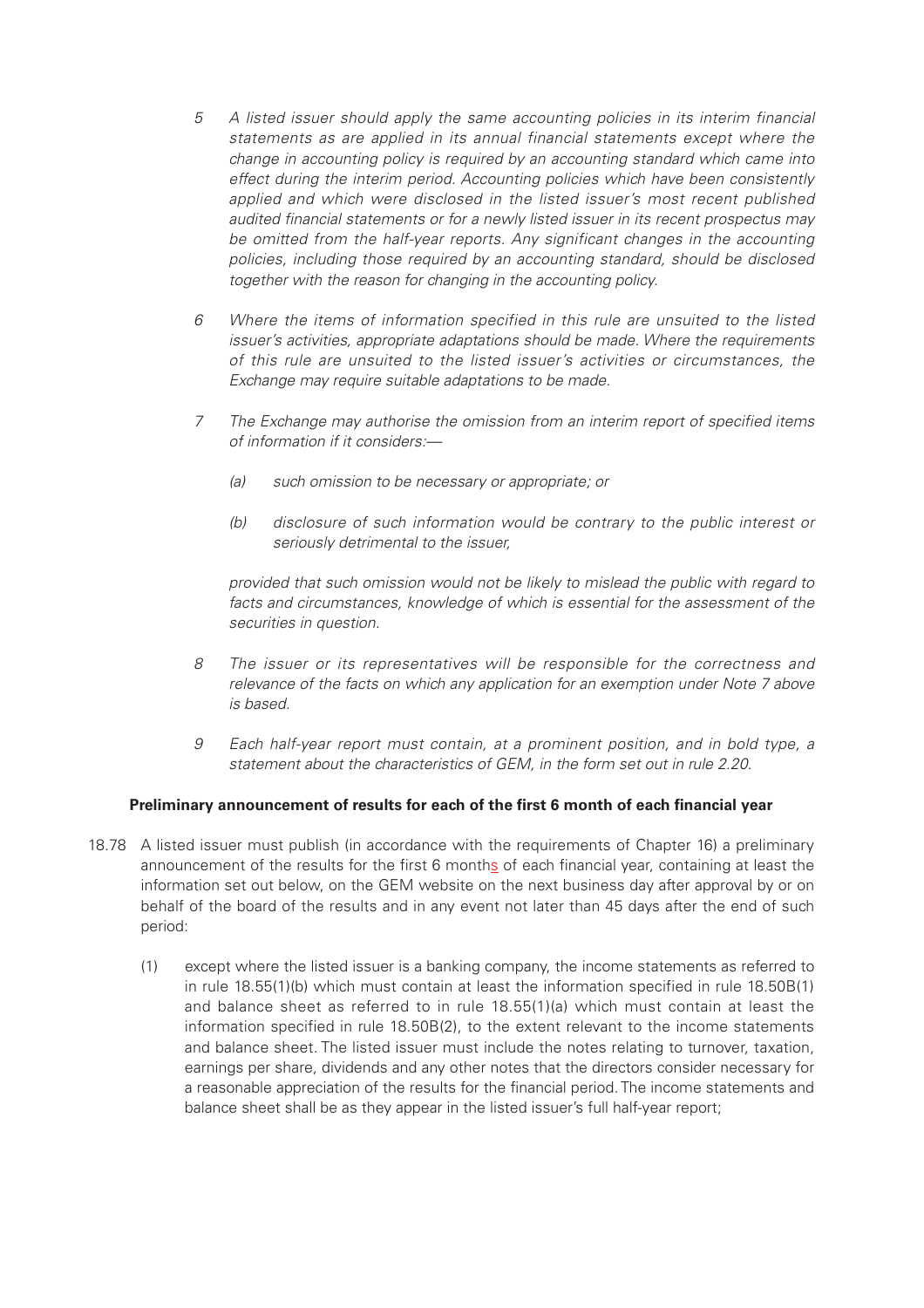Note: Banking companies shall comply with rule 18.80 as regards the disclosure requirements for the balance sheet and the income statement.

- (2) particulars of any purchase, sale or redemption by the listed issuer, or any of its subsidiaries of its listed securities during the relevant period as required by rule 18.55(3), or an appropriate negative statement;
- (3) a business review covering the following:
	- (a) a fair review of the development of the business of the listed issuer and its subsidiaries during the financial period and of their financial position at the end of the period;
	- (b) details of important events affecting the listed issuer and its subsidiaries which have occurred since the end of the financial period; and
	- (c) an indication of likely future developments in the business of the listed issuer and its subsidiaries, including the listed issuer's prospects for the current financial year; or

where there are no material changes in respect of such matters since the publication of the latest annual report, an appropriate negative statement in that regard;

- (4) a statement as to compliance with rules 5.34 to 5.45 concerning board practices and procedures during the relevant period as required by rule 18.55(4)a statement as to whether the listed issuer meets the code provisions set out in the Code on Corporate Governance Practices contained in Appendix 15. The listed issuer must also disclose any deviations from the code provisions and considered reasons for such deviations. To the extent that it is reasonable and appropriate, such information may be given by reference to the Corporate Governance Report in the immediately preceding annual report, and summarising any changes since that annual report. Any such references must be clear and unambiguous;
- (5) the information required by rules 18.61 and, if applicable, rules 18.63 and 18.64;
- (6) a statement as to whether or not the half-year results have been reviewed by external auditors or the audit committee of the listed issuer;
- (7) full details of any disagreement by the auditors or the audit committee with the accounting treatment adopted by the listed issuer; and
- (8) where there are any significant changes in accounting policies, a statement to that fact must be made.
	- Note: A listed issuer should apply the same accounting policies in its half-year financial statements as are applied in its annual financial statements, except where the change in accounting policy is required by an accounting standard which came into effect during the half-year period.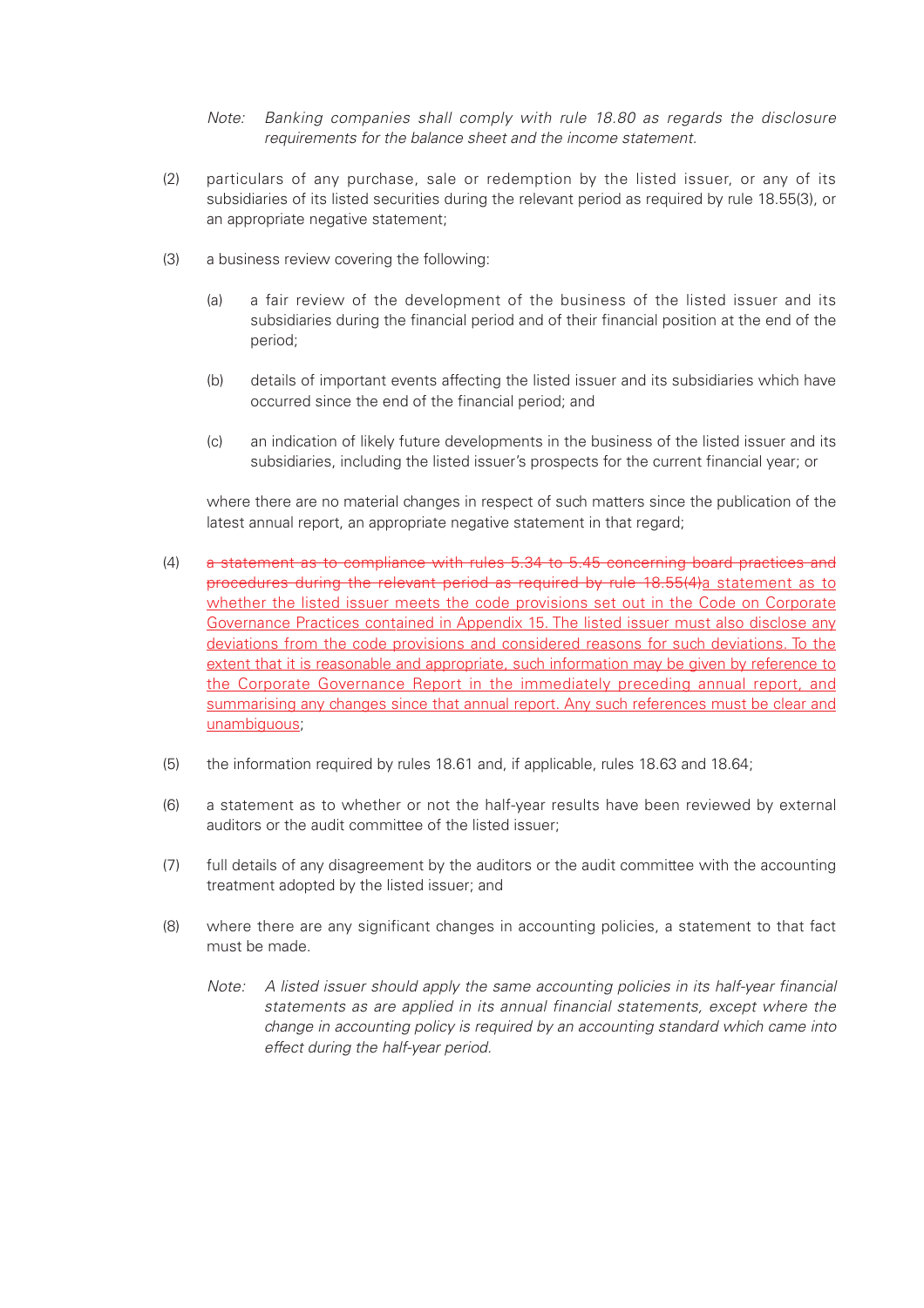#### **Preliminary announcement of results for each of the first 3 and 9 month periods of each financial year**

#### Summary financial reports

- 18.81 Summary financial reports of listed issuers shall comply with the disclosure requirements set out in the Companies (Summary Financial Reports of Listed Companies) Regulation. A listed issuer shall also disclose the following information in its summary financial report:
	- (1) particulars of any purchase, sale or redemption by the listed issuer, or any of its subsidiaries, of its listed securities during the financial year or an appropriate negative statement; and
	- (2) a statement as to compliance with rules 5.34 to 5.45 concerning board practices and procedures during the financial yeara separate Corporate Governance Report prepared by the board of directors on its corporate governance practices. The report must, as a minimum, contain the information required under Appendix 16 regarding the accounting period covered by the annual report. To the extent that it is reasonable and appropriate, this Corporate Governance Report may take the form of a summary of the Corporate Governance Report contained in the annual report and may also incorporate information by reference to its annual report. Any such references must be clear and unambiguous and the summary must not only contain a cross-reference without any discussion of the matter. The summary must contain, as a minimum, a narrative statement indicating overall compliance with and highlighting any deviation from the provisions of the Code on Corporate Governance Practices contained in Appendix 15.;
	- (3) details of non-compliance (if any) with rules 5.05(1) and 5.05(2) and an explanation of the remedial steps taken by the listed issuer to address such non-compliance relating to appointment of a sufficient number of independent non-executive directors and an independent non-executive director with appropriate professional qualifications or accounting or related financial management expertise, respectively; and
	- (4) details of non-compliance with rule 5.28 (if any) and an explanation of the remedial steps taken by the listed issuer to address such non-compliance relating to establishment of an audit committee.

#### **Recommended additional disclosure**

- 18.83 Listed issuers are encouraged to disclose the following additional commentary on management discussion and analysis in their half-year and annual reports:–
	- (1) efficiency indicators (e.g. return on equity, working capital ratios) for the last 5 financial years indicating the bases of computation;
	- (2) industry specific ratios, if any, for the last 5 financial years indicating the bases of computation;
	- (3) a discussion of the listed issuer's purpose, corporate strategy and principal drivers of performance;
	- (4) an overview of trends in the listed issuer's industry and business;
	- (5) a discussion on business risks (including known events, uncertainties and other factors which may substantially affect future performance) and risks management policy;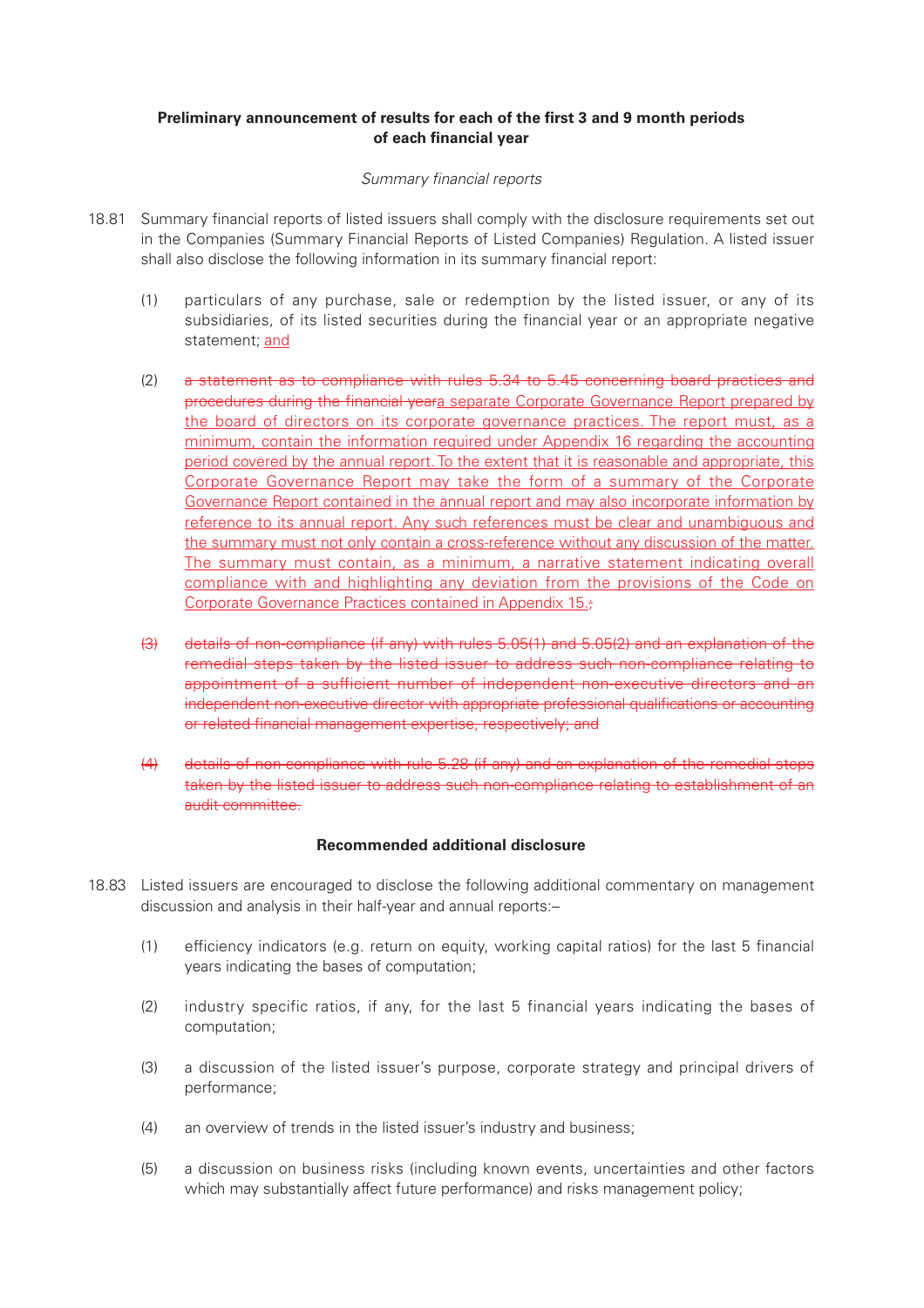- (6) a discussion on the listed issuer's environmental policies and performance, including compliance with the relevant laws and regulations;
- (7) a discussion on the listed issuer's policies and performance on community, social, ethical and reputational issues;
- (8) an account of the listed issuer's key relationships with employees, customers, suppliers and others, on which its success depends; and
- (9) receipts from, and returns to, shareholders.

Note: Issuers should also note the recommended disclosures set out in paragraph 3 of Appendix 16.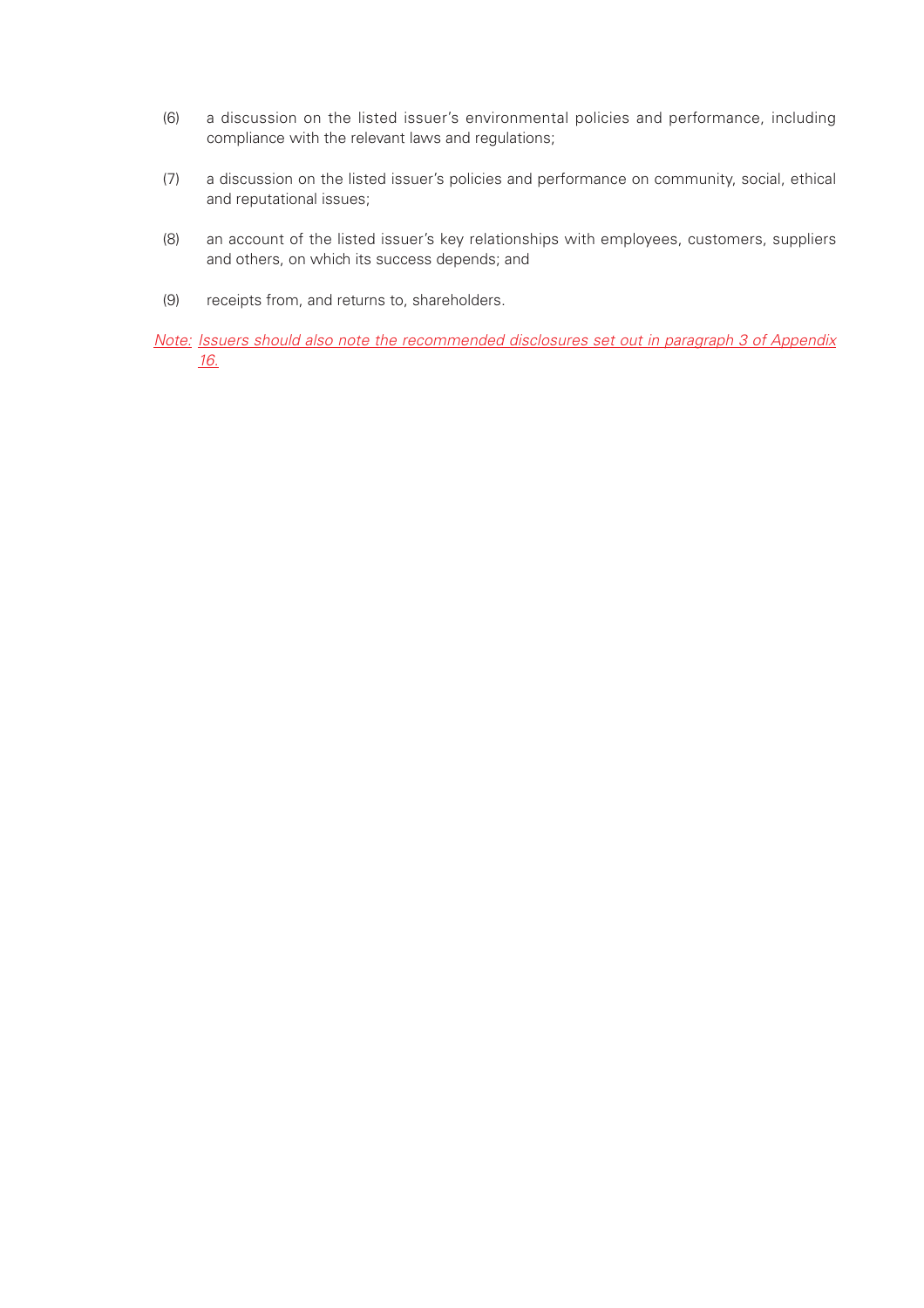# **Appendix 15**

# **CODE ON CORPORATE GOVERNANCE PRACTICES**

This Code on Corporate Governance Practices sets out the principles of good corporate governance, and two levels of recommendations: (a) code provisions; and (b) recommended best practices.

Issuers are expected to comply with, but may choose to deviate from, the code provisions. The recommended best practices are for guidance only. Issuers may also devise their own code on corporate governance practices on such terms as they may consider appropriate.

Issuers must state whether they have complied with the code provisions set out in this Code for the relevant accounting period in their half-year reports (and summary half-year reports, if any) and annual reports (and summary financial reports, if any).

Every issuer must carefully review each code provision set out in this Code and, where the issuer deviates from any of the code provisions, the issuer must give considered reasons:

- (a) in the case of annual reports (and summary financial reports), in the Corporate Governance Report which must be issued in accordance with Appendix 16; and
- (b) in the case of half-year reports (and summary half-year reports), either:
	- (i) by giving considered reasons for each deviation; or
	- (ii) to the extent that it is reasonable and appropriate, by referring to the Corporate Governance Report in the immediately preceding annual report, and providing details of any changes together with considered reasons for any deviation not reported in that annual report. Such references must be clear and unambiguous and the half-year report (or summary half-year report) must not only contain a cross-reference without any discussion of the matter.

In the case of the recommended best practices, issuers are encouraged, but are not required, to state whether they have complied with them and give considered reasons for any deviation.

# **PRINCIPLES OF GOOD GOVERNANCE, CODE PROVISIONS AND RECOMMENDED BEST PRACTICES**

# **A. DIRECTORS**

**A.1 The Board**

#### **Principle**

An issuer should be headed by an effective board which should assume responsibility for leadership and control of the issuer and be collectively responsible for promoting the success of the issuer by directing and supervising the issuer's affairs. Directors should take decisions objectively in the interests of the issuer.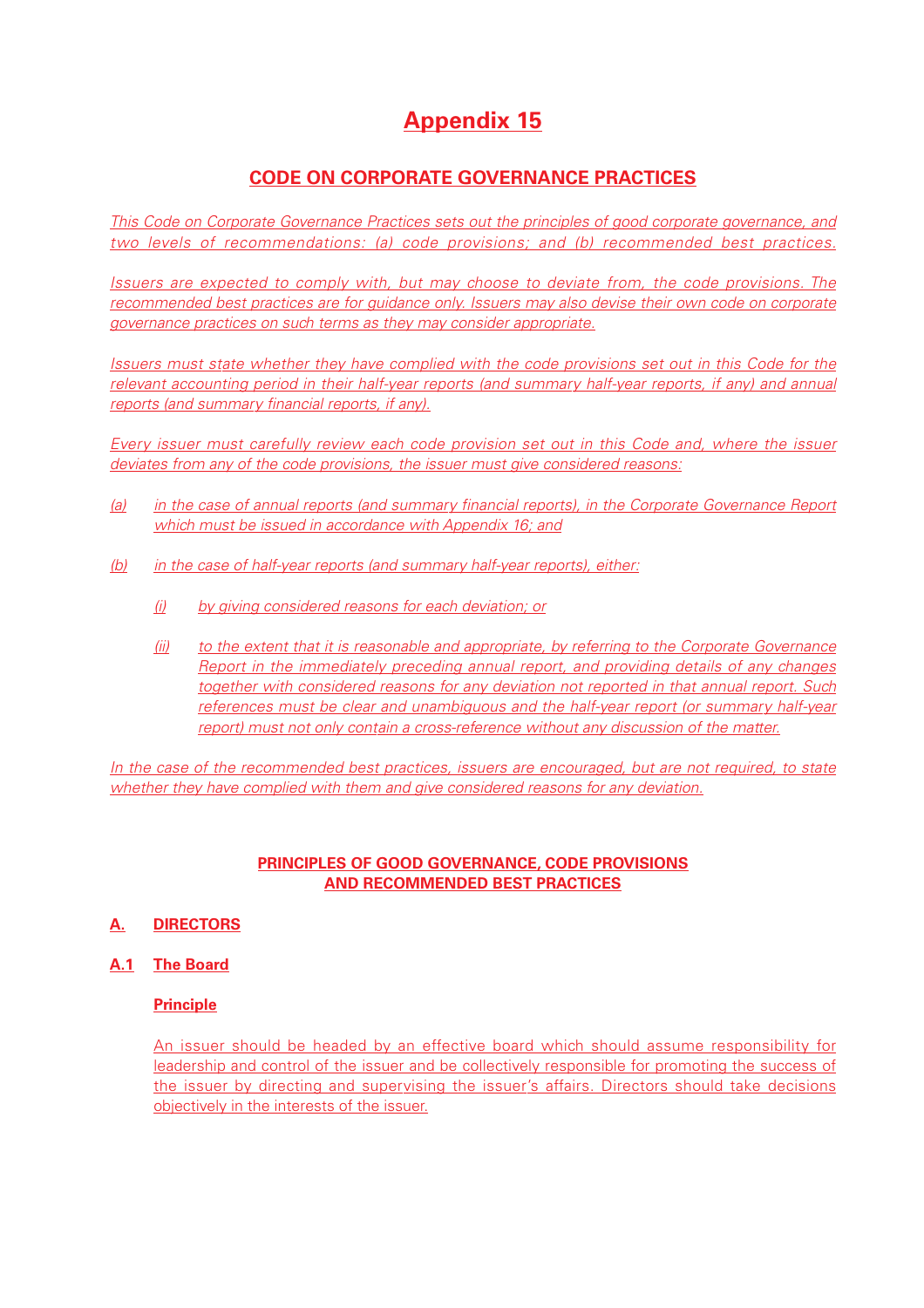- A.1.1 The board should meet regularly and board meetings should be held at least four times a year at approximately quarterly intervals. It is expected that such regular board meetings will normally involve the active participation, either in person or through other electronic means of communication, of a majority of directors entitled to be present. Accordingly, a regular meeting does not include the practice of obtaining board consent through the circulation of written resolutions.
- A.1.2 Arrangements should be in place to ensure that all directors are given an opportunity to include matters in the agenda for regular board meetings.
- A.1.3 Notice of at least 14 days should be given of a regular board meeting to give all directors an opportunity to attend. For all other board meetings, reasonable notice should be given.
- A.1.4 All directors should have access to the advice and services of the company secretary with a view to ensuring that board procedures, and all applicable rules and regulations, are followed.
- A.1.5 Minutes of board meetings and meetings of board committees should be kept by a duly appointed secretary of the meeting and such minutes should be open for inspection at any reasonable time on reasonable notice by any director.
- A.1.6 Minutes of board meetings and meetings of board committees should record in sufficient detail the matters considered by the board and decisions reached, including any concerns raised by directors or dissenting views expressed. Draft and final versions of minutes of board meetings should be sent to all directors for their comment and records respectively, in both cases within a reasonable time after the board meeting is held.
- A.1.7 There should be a procedure agreed by the board to enable directors, upon reasonable request, to seek independent professional advice in appropriate circumstances, at the issuer's expense. The board should resolve to provide separate independent professional advice to directors to assist the relevant director or directors to discharge his/their duties to the issuer.
- A.1.8 If a substantial shareholder or a director has a conflict of interest in a matter to be considered by the board which the board has determined to be material, the matter should not be dealt with by way of circulation or by a committee (except an appropriate board committee set up for that purpose pursuant to a resolution passed in a board meeting) but a board meeting should be held. Independent non-executive directors who, and whose associates, have no material interest in the transaction should be present at such board meeting.
	- Notes: 1 Directors are reminded of the requirement under rule 17.48A that they must abstain from voting on any board resolution in which they or any of their associates have a material interest and that they shall not be counted in the quorum present at the board meeting. The existing exceptions to the general voting prohibition are currently set out in note 5 to Appendix 3 .
		- 2 Such exceptions to the general voting prohibition should also be taken into account when considering whether a substantial shareholder or a director has a conflict of interest in a matter to be considered by the board. If the relevant exceptions apply, a regular board meeting need not be held. For this purpose, please refer to A.1.1 for the meaning of a regular board meeting.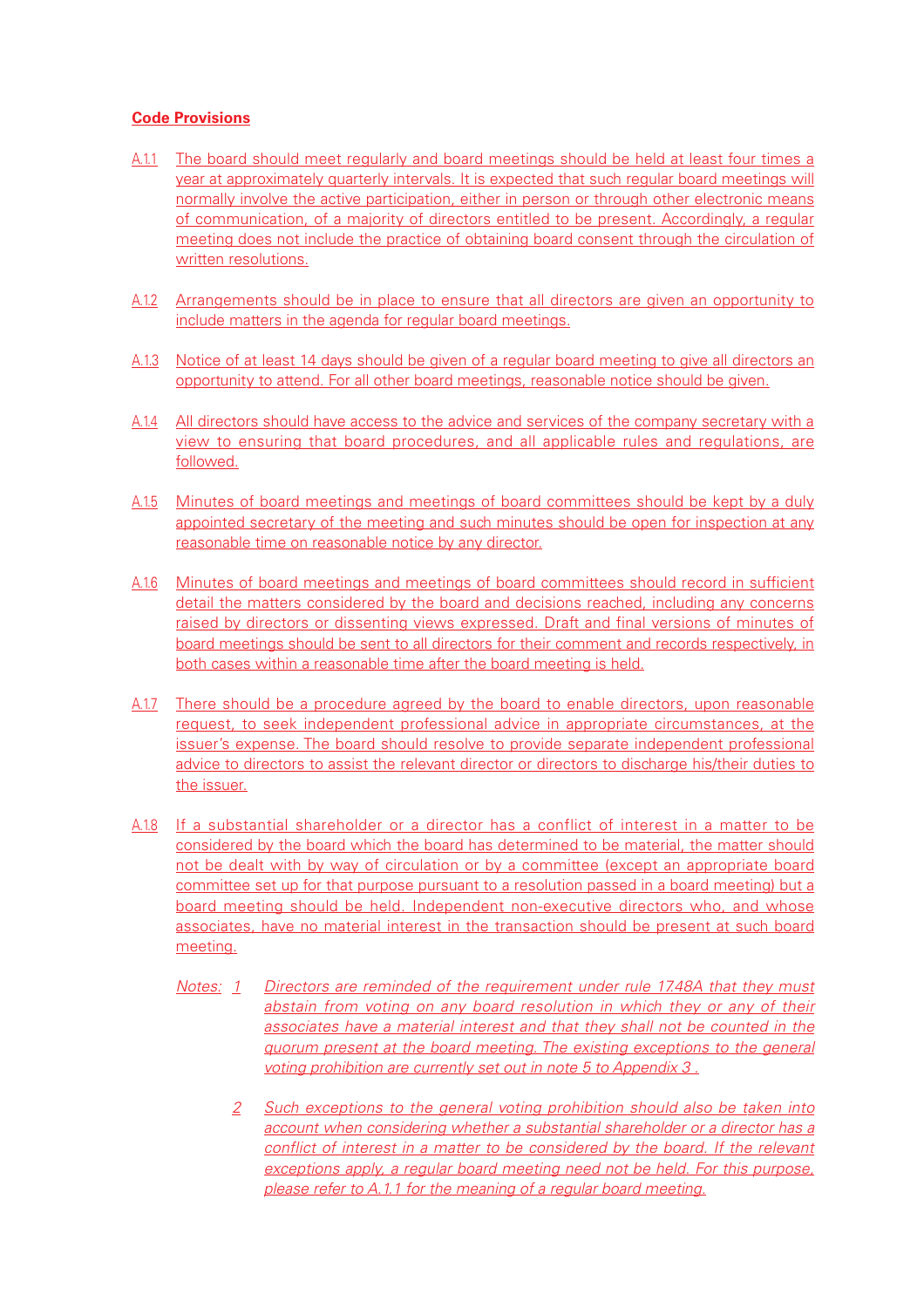#### **Recommended Best Practices**

- A.1.9 An issuer should arrange appropriate insurance cover in respect of legal action against its directors.
- A.1.10 Board committees should adopt, so far as practicable, the principles, procedures and arrangements set out in A.1.1 to A.1.8.

## **A.2 Chairman and Chief Executive Officer**

## **Principle**

There are two key aspects of the management of every issuer - the management of the board and the day-to-day management of the issuer's business. There should be a clear division of these responsibilities at the board level to ensure a balance of power and authority, so that power is not concentrated in any one individual.

## **Code Provisions**

- A.2.1 The roles of chairman and chief executive officer should be separate and should not be performed by the same individual. The division of responsibilities between the chairman and chief executive officer should be clearly established and set out in writing.
	- Note: Under paragraphs 2(c)(vii) and 2(d) of Appendix 16, issuers must disclose in their Corporate Governance Report the identity of the chairman and the chief executive officer and whether these two roles are segregated and the nature of any relationship (including financial, business, family or other material/relevant relationship(s)), if any, among members of the board and in particular, between the chairman and the chief executive officer.
- A.2.2 The chairman should ensure that all directors are properly briefed on issues arising at board meetings.
- A.2.3 The chairman should be responsible for ensuring that directors receive adequate information, which must be complete and reliable, in a timely manner.

#### **Recommended Best Practices**

- A.2.4 One of the important roles of the chairman is to provide leadership for the board. The chairman should ensure that the board works effectively and discharges its responsibilities, and that all key and appropriate issues are discussed by the board in a timely manner. The chairman should be primarily responsible for drawing up and approving the agenda for each board meeting taking into account, where appropriate, any matters proposed by the other directors for inclusion in the agenda. The chairman may delegate such responsibility to a designated director or the company secretary.
- A.2.5 The chairman should take responsibility for ensuring that good corporate governance practices and procedures are established.
- A.2.6 The chairman should encourage all directors to make a full and active contribution to the board's affairs and take the lead to ensure that the board acts in the best interests of the issuer.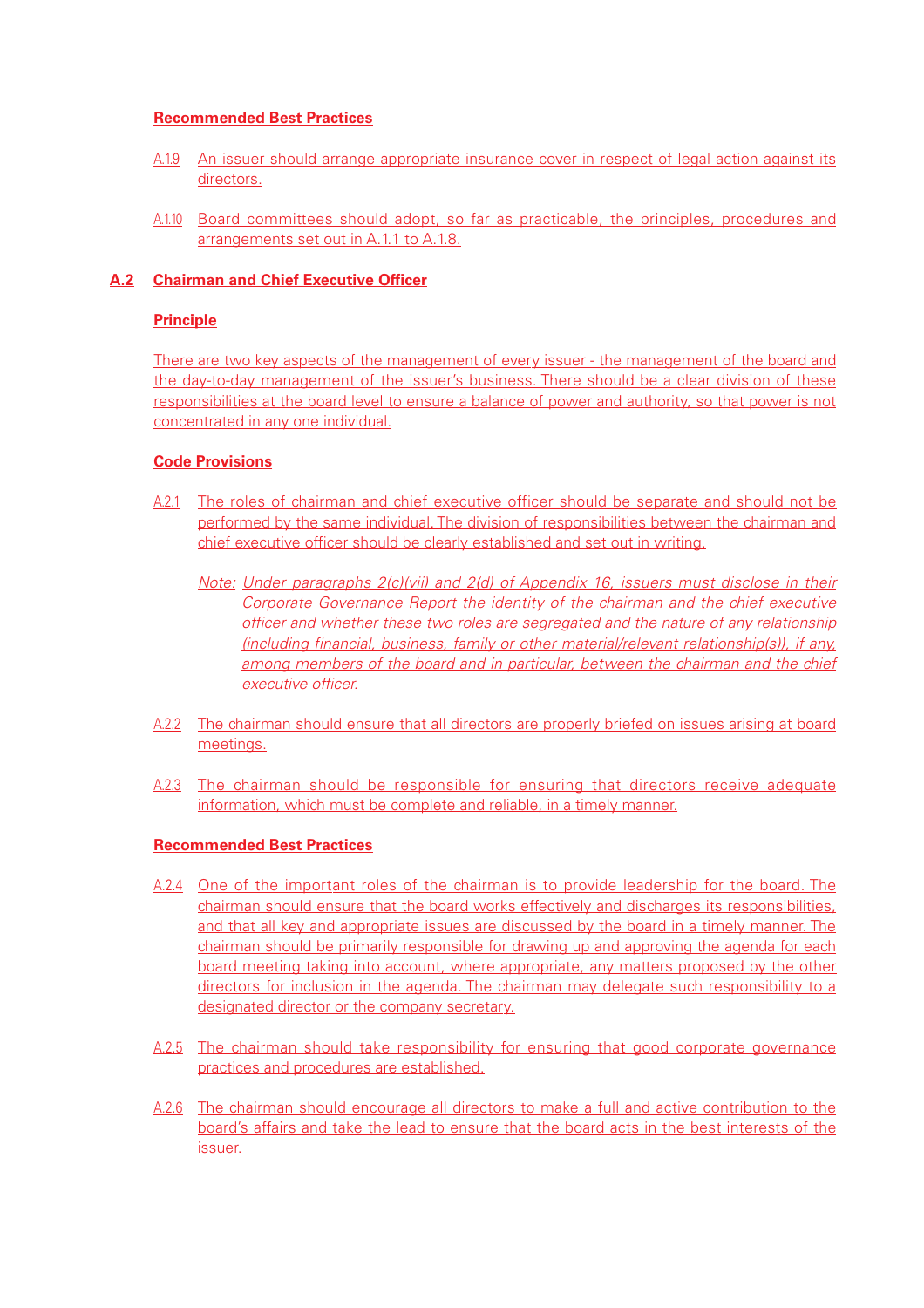- A.2.7 The chairman should at least annually hold meetings with the non-executive directors (including independent non-executive directors) without the executive directors present.
- A.2.8 The chairman should ensure that appropriate steps are taken to provide effective communication with shareholders and that views of shareholders are communicated to the board as a whole.
- A.2.9 The chairman should facilitate the effective contribution of non-executive directors in particular and ensure constructive relations between executive and non-executive directors.

## **A.3 Board composition**

## **Principle**

The board should have a balance of skills and experience appropriate for the requirements of the business of the issuer. The board should ensure that changes to its composition can be managed without undue disruption. The board should include a balanced composition of executive and nonexecutive directors (including independent non-executive directors) so that there is a strong independent element on the board, which can effectively exercise independent judgement. Nonexecutive directors should be of sufficient calibre and number for their views to carry weight.

- Notes: 1 Under rule 5.05, every board of directors of a listed issuer must include at least three independent non-executive directors.
	- 2 Guidelines on independence of independent non-executive directors are set out in rule 5.09.

#### **Code Provisions**

- A.3.1 The independent non-executive directors should be expressly identified as such in all corporate communications that disclose the names of directors of the issuer.
	- Note: Under paragraph 2(c)(i) of Appendix 16, issuers must disclose the composition of the board, by category of directors, including names of chairman, executive directors, non-executive directors and independent non-executive directors in the Corporate Governance Report.

#### **Recommended Best Practices**

- A.3.2 An issuer should appoint independent non-executive directors representing at least one-third of the board.
- A.3.3 An issuer should maintain on its website an updated list of its directors identifying their role and function and whether they are independent non-executive directors.

#### **A.4 Appointments, re-election and removal**

#### **Principle**

There should be a formal, considered and transparent procedure for the appointment of new directors to the board. There should be plans in place for orderly succession for appointments to the board. All directors should be subject to re-election at regular intervals. An issuer must explain the reasons for the resignation or removal of any director.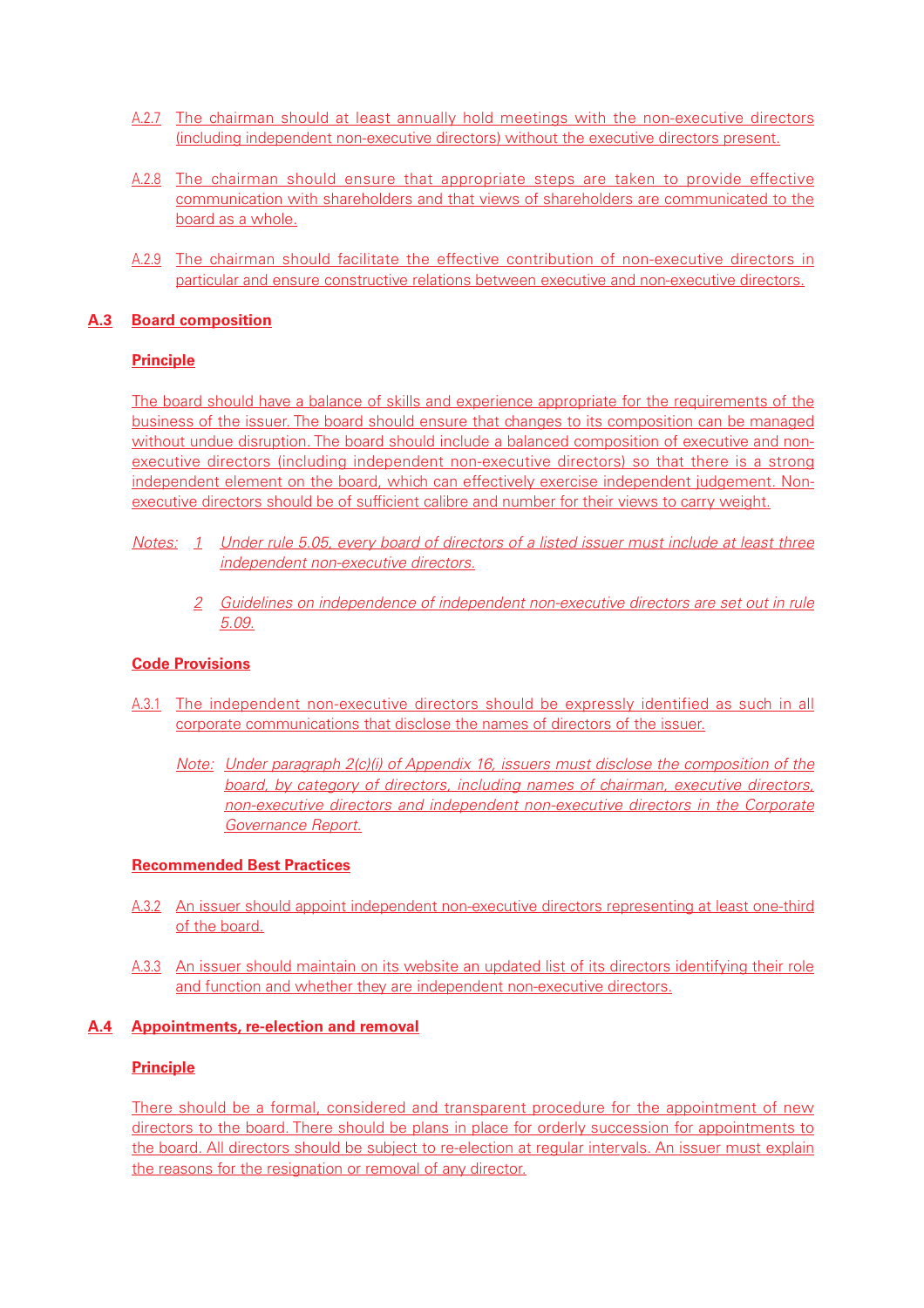#### **Code Provisions**

- A.4.1 Non-executive directors should be appointed for a specific term, subject to re-election.
	- Note: Under paragraph 2(e) of Appendix 16, issuers must disclose the term of appointment of non-executive directors in the Corporate Governance Report.
- A.4.2 All directors appointed to fill a casual vacancy should be subject to election by shareholders at the first general meeting after their appointment. Every director, including those appointed for a specific term, should be subject to retirement by rotation at least once every three years.
	- Notes: 1 The names of all directors submitted for election or re-election must be accompanied by the same biographical details as required for newly appointed directors set out in rule 17.50(2) (including other directorships held in listed public companies in the last three years and other major appointments) to enable shareholders to make an informed decision on their election.
		- 2 If a director resigns or is removed from office, an issuer must comply with the disclosure requirements in rule 17.50(2) and include in its announcement about the director's resignation or removal the reasons given by the director for his resignation (including but not limited to information relating to a relevant director's disagreement with the issuer, if any, and a statement confirming whether or not there are any matters that need to be brought to the attention of shareholders).

#### **Recommended Best Practices**

- A.4.3 Serving more than nine years could be relevant to the determination of a non-executive director's independence. If an independent non-executive director serves more than 9 years, any further appointment of such independent non-executive director should be subject to a separate resolution to be approved by shareholders. The board should set out to shareholders in the papers accompanying a resolution to elect such an independent nonexecutive director the reasons they believe that the individual continues to be independent and why he should be re-elected.
- A.4.4 Issuers should establish a nomination committee. A majority of the members of the nomination committee should be independent non-executive directors.
- A.4.5 The nomination committee should be established with specific written terms of reference which deal clearly with the committee's authority and duties. It is recommended that the nomination committee should discharge the following duties:-
	- (a) review the structure, size and composition (including the skills, knowledge and experience) of the board on a regular basis and make recommendations to the board regarding any proposed changes;
	- (b) identify individuals suitably qualified to become board members and select or make recommendations to the board on the selection of, individuals nominated for directorships;
	- (c) assess the independence of independent non-executive directors; and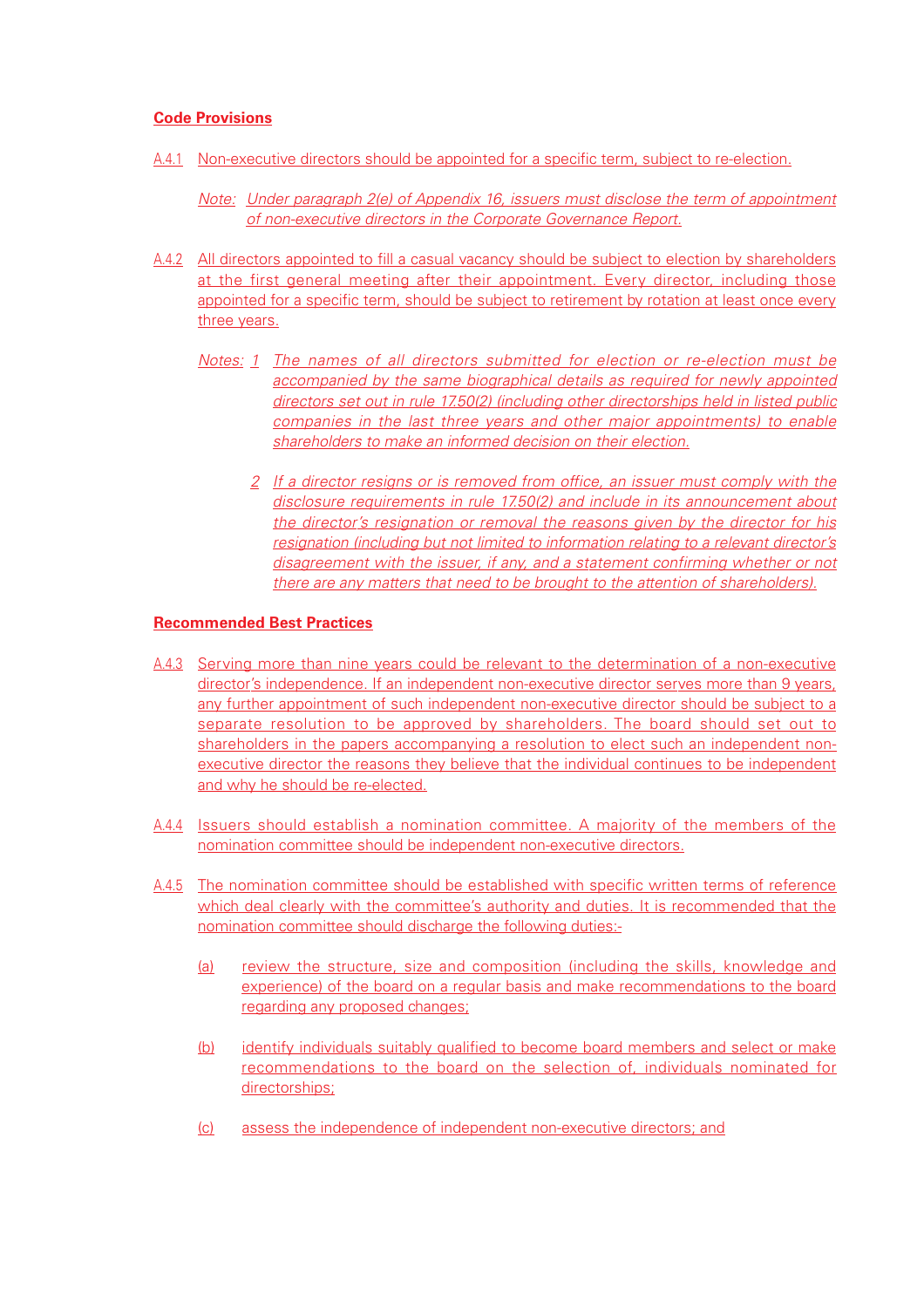- (d) make recommendations to the board on relevant matters relating to the appointment or re-appointment of directors and succession planning for directors in particular the chairman and the chief executive officer.
- A.4.6 The nomination committee should make available its terms of reference explaining its role and the authority delegated to it by the board.
	- Notes: 1 This requirement could be met by making it available on request and by including the information on the issuer's website.
		- 2 Under paragraph 2(g)(i) of Appendix 16, issuers must explain the role of the nomination committee (if any) in the Corporate Governance Report.
- A.4.7 The nomination committee should be provided with sufficient resources to discharge its duties.
- A.4.8 Where the board proposes a resolution to elect an individual as an independent nonexecutive director at the general meeting, it should set out in the circular to shareholders and/or explanatory statement accompanying the notice of the relevant general meeting why they believe the individual should be elected and the reasons why they consider the individual to be independent.

## **A.5 Responsibilities of directors**

## **Principle**

Every director is required to keep abreast of his responsibilities as a director of an issuer and of the conduct, business activities and development of that issuer. Given the essential unitary nature of the board, non-executive directors have the same duties of care and skill and fiduciary duties as executive directors.

Note: These duties are summarised in "Non-statutory Guidelines of Directors' Duties" issued by the Companies Registry in January 2004. In determining whether a director has met the requisite standard of care, skill and diligence expected of him, courts will generally have regard to a number of factors. These include the functions that are to be performed by the director concerned, whether the director is a full-time executive director or a part-time nonexecutive director and the professional skills and knowledge of the director concerned.

- A.5.1 Every newly appointed director of an issuer should receive a comprehensive, formal and tailored induction on the first occasion of his appointment, and subsequently such briefing and professional development as is necessary, to ensure that he has a proper understanding of the operations and business of the issuer and that he is fully aware of his responsibilities under statute and common law, the GEM Listing Rules, applicable legal requirements and other regulatory requirements and the business and governance policies of the issuer.
- A.5.2 The functions of non-executive directors should include but should not be limited to the following:
	- (a) participating in board meetings of the issuer to bring an independent judgement to bear on issues of strategy, policy, performance, accountability, resources, key appointments and standards of conduct;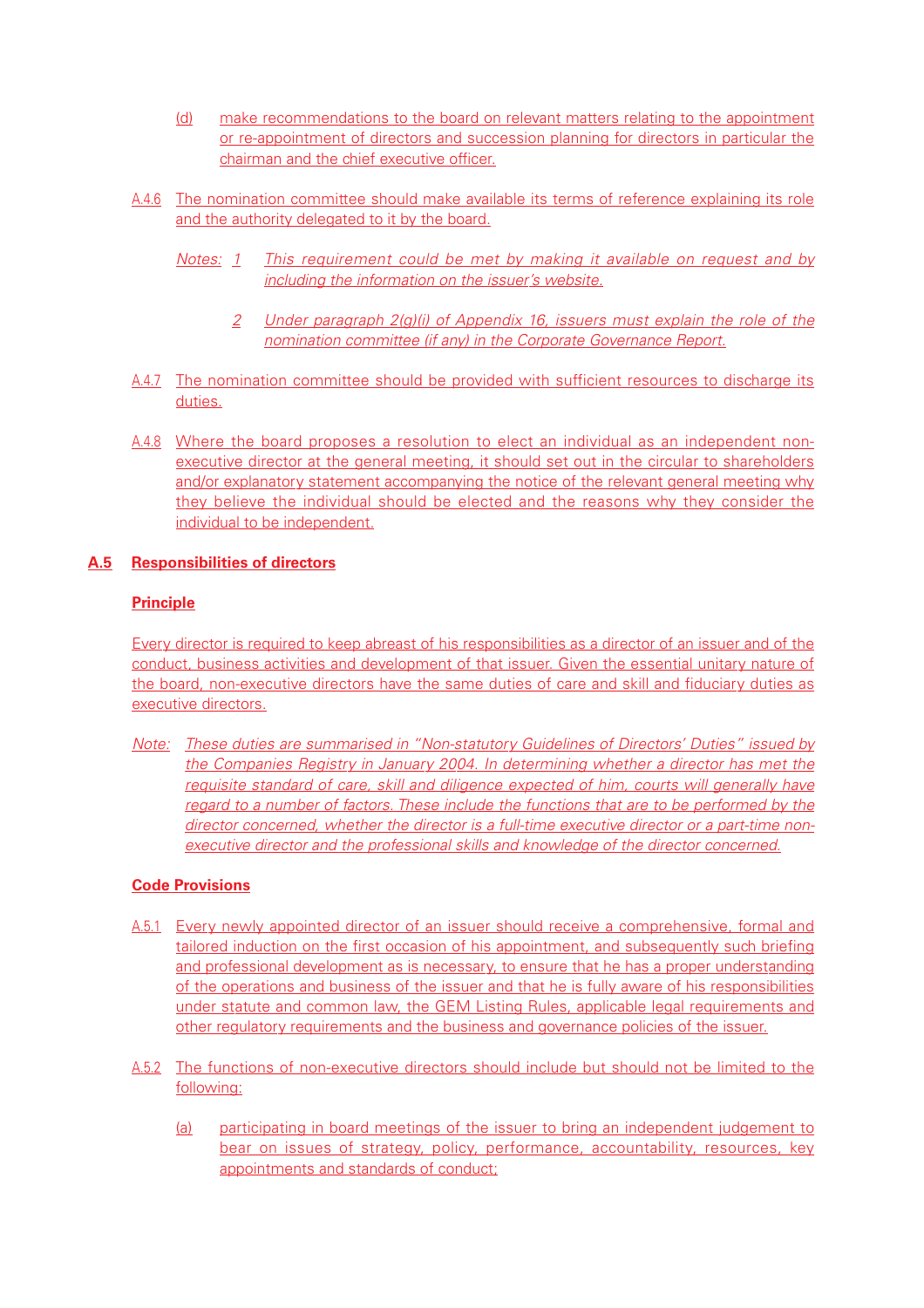- (b) taking the lead where potential conflicts of interests arise;
- (c) serving on the audit, remuneration, nomination and other governance committees, if invited; and
- (d) scrutinising the issuer's performance in achieving agreed corporate goals and objectives, and monitoring the reporting of performance.
- A.5.3 Every director should ensure that he can give sufficient time and attention to the affairs of the issuer and should not accept the appointment if he cannot do so.
- A.5.4 Directors must comply with their obligations under the required standard of dealings set out in rules 5.48 to 5.67 and, in addition, the board should establish written guidelines on no less exacting terms than the required standard of dealings for relevant employees in respect of their dealings in the securities of the issuer. For this purpose, "relevant employee" includes any employee of the issuer or a director or employee of a subsidiary or holding company of the issuer who, because of such office or employment, is likely to be in possession of unpublished price sensitive information in relation to the issuer or its securities.

## **Recommended Best Practices**

- A.5.5 All directors should participate in a programme of continuous professional development to develop and refresh their knowledge and skills to help ensure that their contribution to the board remains informed and relevant. The issuer should be responsible for arranging and funding a suitable development programme.
- A.5.6 Each director should disclose to the issuer at the time of his appointment, and on a periodic basis, the number and nature of offices held in public companies or organisations and other significant commitments, with the identity of the public companies or organisations and an indication of the time involved. The board should determine for itself how frequently such disclosure should be made.
- A.5.7 Non-executive directors, as equal board members, should give the board and any committees on which they serve such as the audit, remuneration or nomination committees the benefit of their skills, expertise and varied backgrounds and qualifications through regular attendance and active participation. They should also attend general meetings and develop a balanced understanding of the views of shareholders.
- A.5.8 Non-executive directors should make a positive contribution to the development of the issuer's strategy and policies through independent, constructive and informed comments.

#### **A.6 Supply of and access to information**

#### **Principle**

Directors should be provided in a timely manner with appropriate information in such form and of such quality as will enable them to make an informed decision and to discharge their duties and responsibilities as directors of an issuer.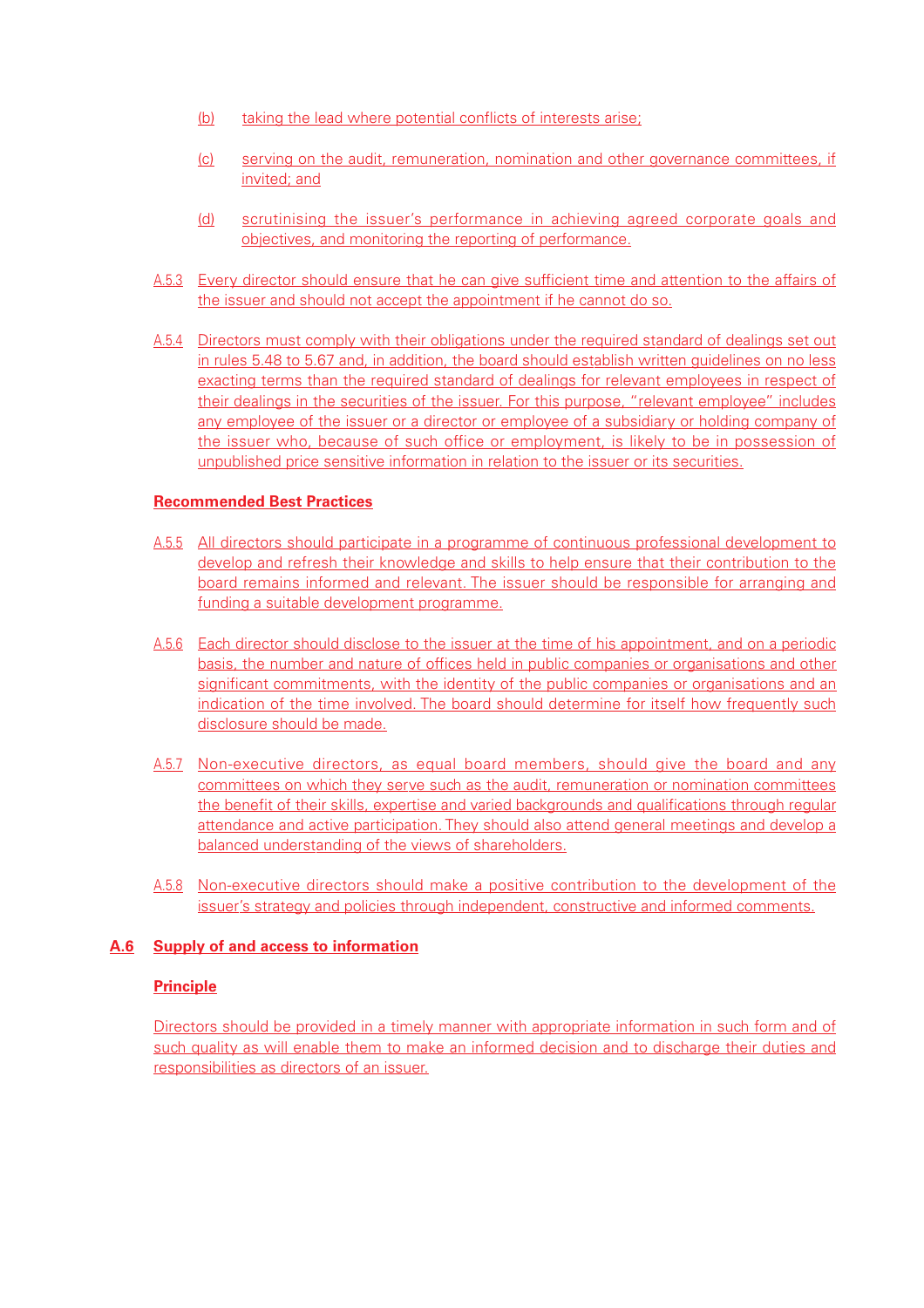# **Code Provisions**

- A.6.1 In respect of regular board meetings, and so far as practicable in all other cases, an agenda and accompanying board papers should be sent in full to all directors in a timely manner and at least 3 days before the intended date of a board or board committee meeting (or such other period as agreed).
- A.6.2 Management has an obligation to supply the board and its committees with adequate information in a timely manner to enable it to make informed decisions. The information supplied must be complete and reliable. To fulfil his duties properly a director may not in all circumstances be able to rely purely on what is volunteered by management and further enquiries may be required. Where any director requires more information than is volunteered by management, he should make further enquiries where necessary. The board and each director should have separate and independent access to the issuer's senior management.
	- Notes: 1 The information provided should include background or explanatory information relating to matters to be brought before the board, copies of disclosure documents, budgets, forecasts and monthly and other relevant internal financial statements. In respect of budgets, any material variance between the projections and actual results must also be disclosed and explained.
		- 2 For the purpose of this Code, "senior management" should refer to the same category of persons as referred to in the issuer's annual report and is required to be disclosed under rule 18.39.
- A.6.3 All directors are entitled to have access to board papers and related materials. Such papers and related materials should be prepared in such form and quality as will enable the board to make an informed decision on matters placed before it. Where queries are raised by directors, steps must be taken to respond as promptly and fully as possible.

# **B. REMUNERATION OF DIRECTORS AND SENIOR MANAGEMENT**

#### **B.1 The level and make-up of remuneration and disclosure**

#### **Principle**

An issuer should disclose information relating to its directors' remuneration policy and other remuneration related matters. There should be a formal and transparent procedure for setting policy on executive directors' remuneration and for fixing the remuneration packages for all directors. Levels of remuneration should be sufficient to attract and retain the directors needed to run the company successfully, but companies should avoid paying more than is necessary for this purpose. No director should be involved in deciding his own remuneration.

- Notes: 1 Under rule 18.29A, issuers are required to give a general description of the emolument policy and long-term incentive schemes of the group as well as the basis of determining the emolument payable to their directors.
	- 2 Under rule 18.28, directors' fees and any other reimbursement or emolument payable to a director must be disclosed in full in the annual reports and accounts of the issuer on an individual and named basis.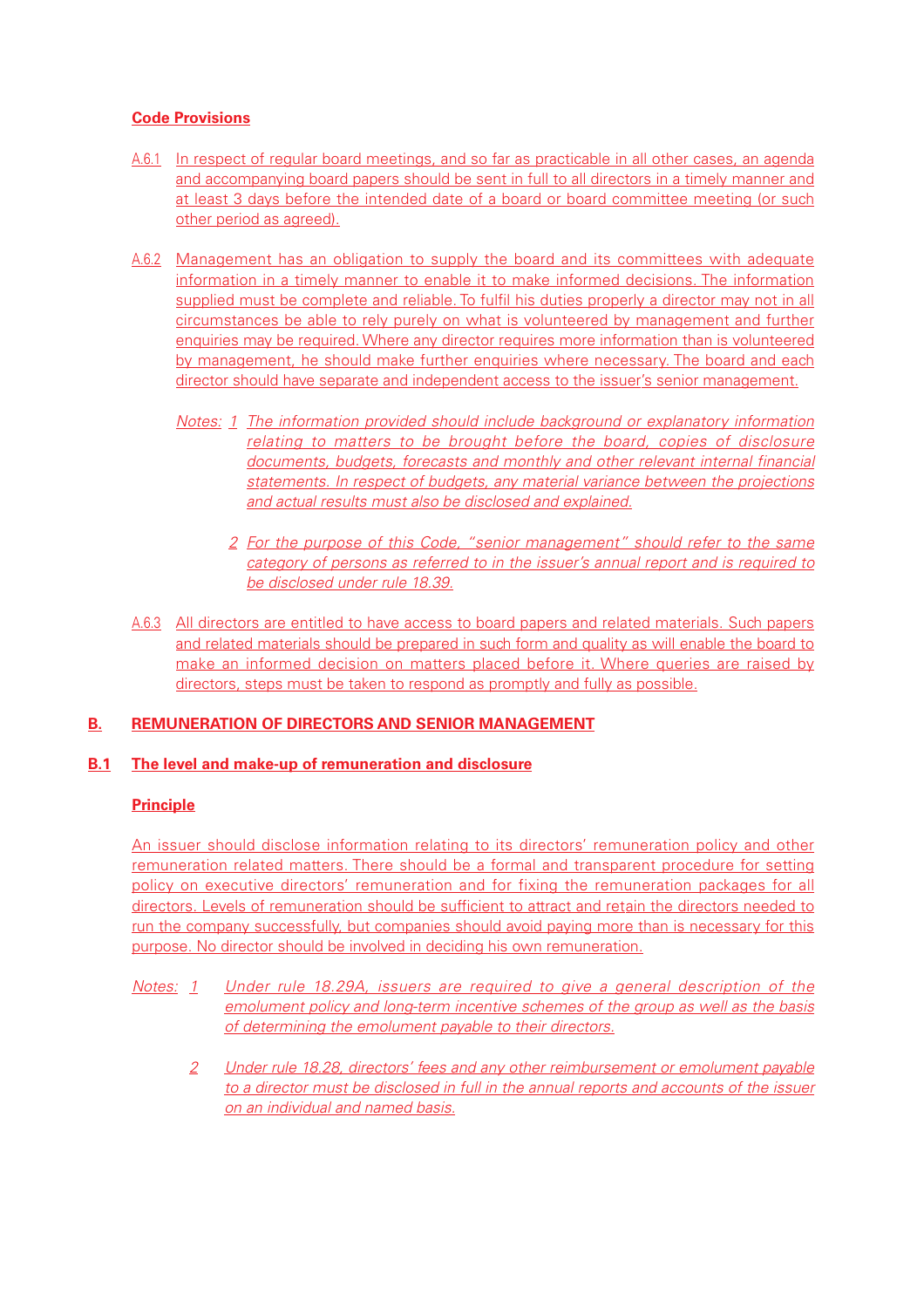#### **Code Provisions**

- B.1.1 Issuers should establish a remuneration committee with specific written terms of reference which deal clearly with its authority and duties. A majority of the members of the remuneration committee should be independent non-executive directors.
- B.1.2 The remuneration committee should consult the chairman and/or chief executive officer about their proposals relating to the remuneration of other executive directors and have access to professional advice if considered necessary.
- B.1.3 The terms of reference of the remuneration committee should include, as a minimum, the following specific duties:–
	- (a) to make recommendations to the board on the issuer's policy and structure for all remuneration of directors and senior management and on the establishment of a formal and transparent procedure for developing policy on such remuneration;
		- Note: For the purpose of this Code, "senior management" should refer to the same category of persons as referred to in the issuer's annual report and is required to be disclosed under rule 18.39.
	- (b) to have the delegated responsibility to determine the specific remuneration packages of all executive directors and senior management, including benefits in kind, pension rights and compensation payments, including any compensation payable for loss or termination of their office or appointment, and make recommendations to the board of the remuneration of non-executive directors. The remuneration committee should consider factors such as salaries paid by comparable companies, time commitment and responsibilities of the directors, employment conditions elsewhere in the group and desirability of performance-based remuneration;
		- Note: Please refer to the Note to B.1.3(a) of this Code for the definition of "senior management".
	- (c) to review and approve performance-based remuneration by reference to corporate goals and objectives resolved by the board from time to time;
	- (d) to review and approve the compensation payable to executive directors and senior management in connection with any loss or termination of their office or appointment to ensure that such compensation is determined in accordance with relevant contractual terms and that such compensation is otherwise fair and not excessive for the issuer;

Note: Please refer to the Note to B.1.3(a) of this Code for the definition of "senior management".

- (e) to review and approve compensation arrangements relating to dismissal or removal of directors for misconduct to ensure that such arrangements are determined in accordance with relevant contractual terms and that any compensation payment is otherwise reasonable and appropriate; and
- (f) to ensure that no director or any of his associates is involved in deciding his own remuneration.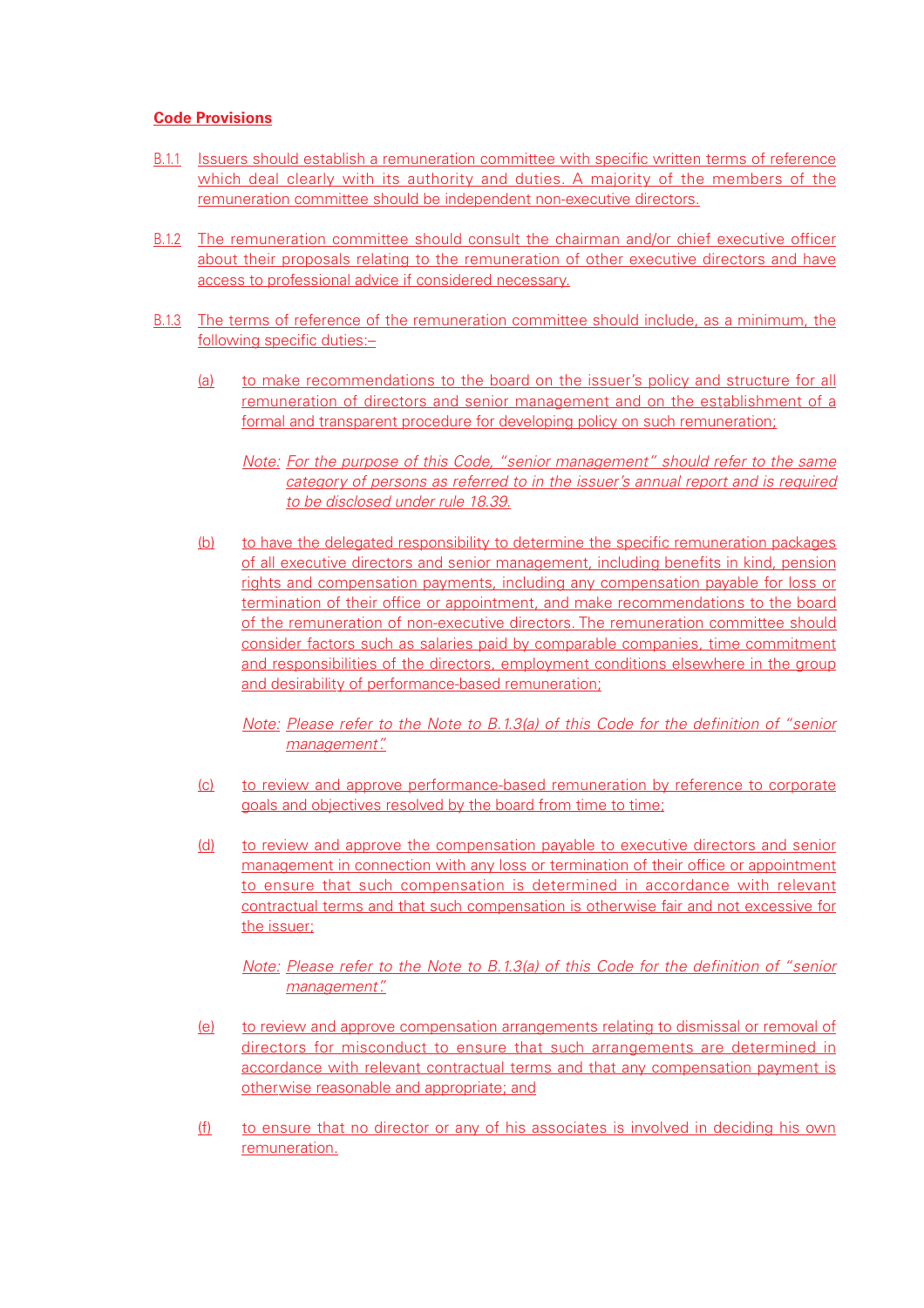Note: The remuneration committee shall advise shareholders on how to vote with respect to any service contracts of directors that require shareholders' approval under rule 17.90.

- B.1.4 The remuneration committee should make available its terms of reference, explaining its role and the authority delegated to it by the board.
	- Notes: 1 This requirement could be met by making it available on request and by including the information on the issuer's website.
		- 2 Under paragraph 2(f)(i) of Appendix 16, issuers must explain the role of the remuneration committee (if any) in the Corporate Governance Report.
- B.1.5 The remuneration committee should be provided with sufficient resources to discharge its duties.

## **Recommended Best Practices**

- B.1.6 A significant proportion of executive directors' remuneration should be structured so as to link rewards to corporate and individual performance.
- B.1.7 Issuers should disclose details of any remuneration payable to members of senior management, on an individual and named basis, in their annual reports and accounts.
	- Notes: 1 Issuers should disclose details of any remuneration payable to members of senior management. Such disclosure should be to the same standard as that required for directors of issuers under rule 18.28.
		- 2 For the purpose of this Code, "senior management" should refer to the same category of persons as referred to in the issuer's annual report and is required to be disclosed under rule 18.39.
- B.1.8 Where the board resolves to approve any remuneration or compensation arrangements which the remuneration committee has previously resolved not to approve, the board must disclose the reasons for its resolution in its next annual report.

## **C. ACCOUNTABILITY AND AUDIT**

#### **C.1 Financial reporting**

#### **Principle**

The board should present a balanced, clear and comprehensible assessment of the company's performance, position and prospects.

#### **Code Provisions**

C.1.1 Management should provide such explanation and information to the board as will enable the board to make an informed assessment of the financial and other information put before the board for approval.

Note: Issuers are reminded of their obligation to comply with the financial reporting and disclosure requirements set out in the GEM Listing Rules. Failure to comply with such requirements constitutes a breach of the GEM Listing Rules.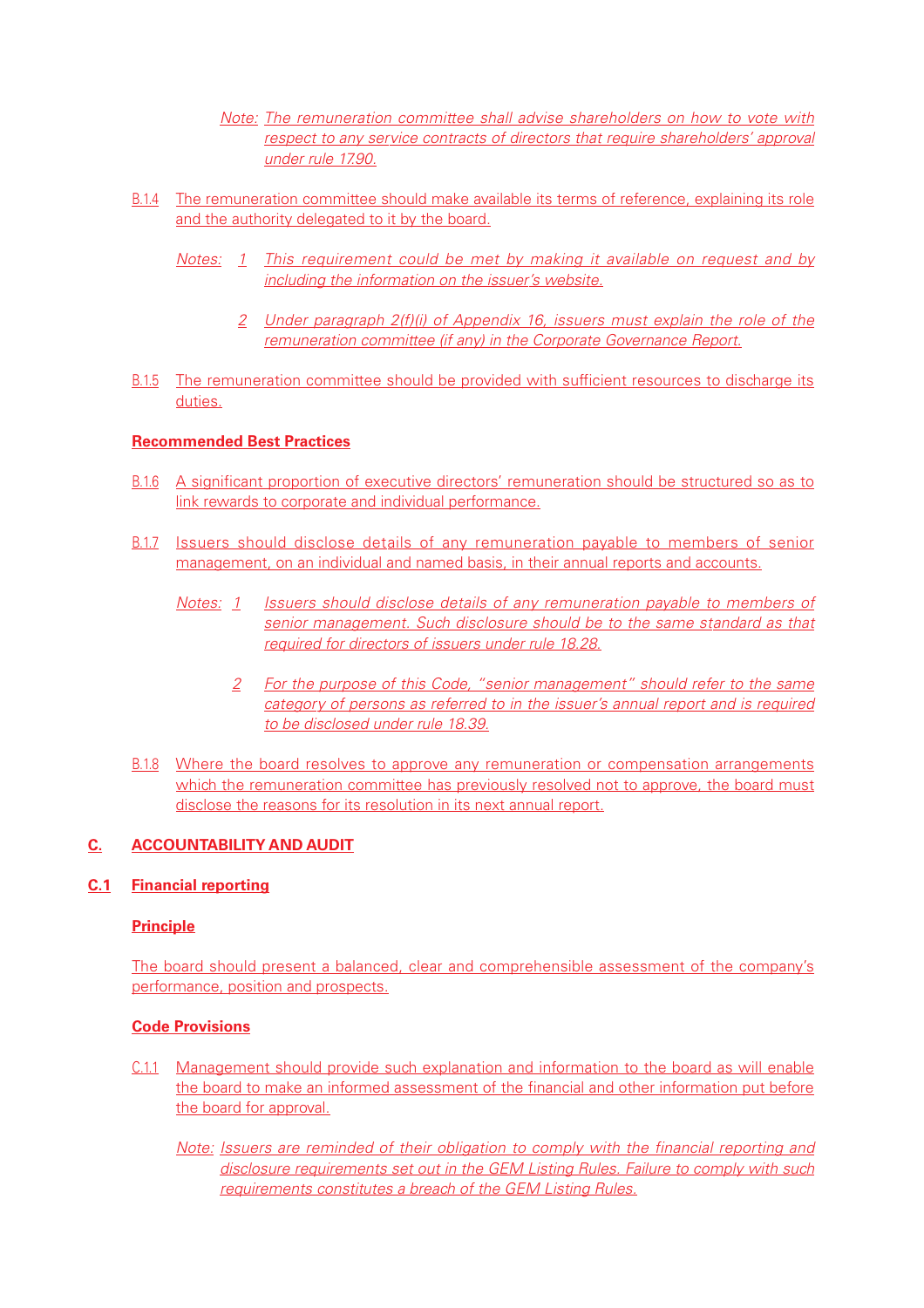- C.1.2 The directors should acknowledge in the Corporate Governance Report their responsibility for preparing the accounts, and there should be a statement by the auditors about their reporting responsibilities in the auditors' report on the financial statements. Unless it is inappropriate to assume that the company will continue in business, the directors should prepare the accounts on a going concern basis, with supporting assumptions or qualifications as necessary. When the directors are aware of material uncertainties relating to events or conditions that may cast significant doubt upon the issuer's ability to continue as a going concern, such uncertainties should be clearly and prominently set out and discussed at length in the Corporate Governance Report. The Corporate Governance Report should contain sufficient information so as to enable investors to understand the severity and significance of the matters at hand. To the extent that it is reasonable and appropriate, the issuer may refer to the other relevant parts of the annual report. Any such references should be clear and unambiguous and the Corporate Governance Report should not only contain a cross-reference without any discussion of the matter.
- C.1.3 The board's responsibility to present a balanced, clear and understandable assessment extends to annual, half-year and quarterly reports, other price-sensitive announcements and other financial disclosures required under the GEM Listing Rules, and reports to regulators as well as to information required to be disclosed pursuant to statutory requirements.

# **C.2 Internal controls**

# **Principle**

The board should ensure that the issuer maintains sound and effective internal controls to safeguard the shareholders' investment and the issuer's assets.

#### **Code Provisions**

C.2.1 The directors should at least annually conduct a review of the effectiveness of the system of internal control of the issuer and its subsidiaries and report to shareholders that they have done so in their Corporate Governance Report. The review should cover all material controls, including financial, operational and compliance controls and risk management functions.

#### **Recommended Best Practices**

- C.2.2 The board's annual review should, in particular, consider:
	- (a) the changes since the last annual review in the nature and extent of significant risks, and the issuer's ability to respond to changes in its business and the external environment;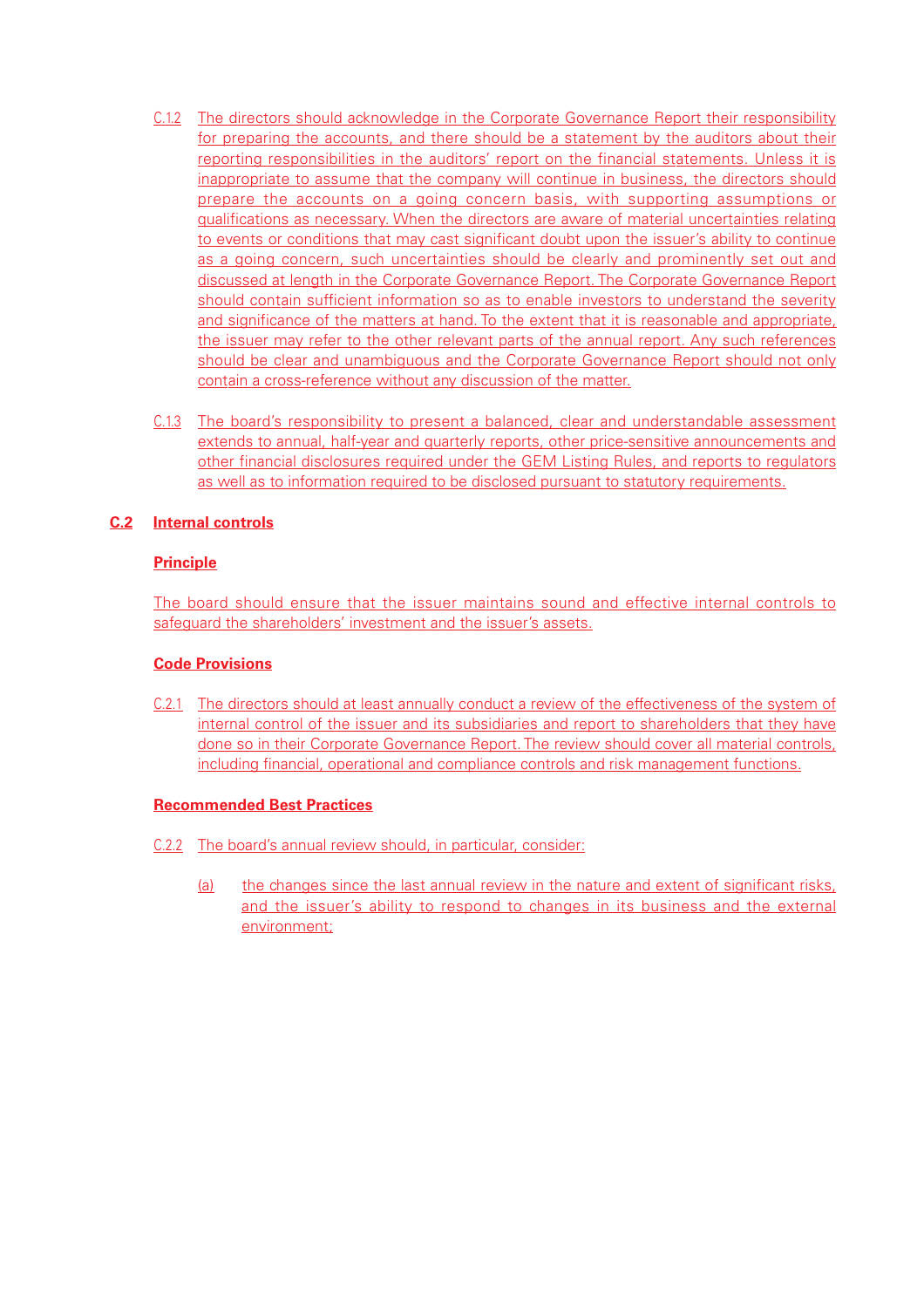- (b) the scope and quality of management's ongoing monitoring of risks and of the system of internal control, and where applicable, the work of its internal audit function and other providers of assurance;
- (c) the extent and frequency of the communication of the results of the monitoring to the board (or board committee(s)) which enables it to build up a cumulative assessment of the state of control in the issuer and the effectiveness with which risk is being managed;
- (d) the incidence of significant control failings or weakness that has been identified at any time during the period and the extent to which they have resulted in unforeseen outcomes or contingencies that have had, could have had, or may in the future have, a material impact on the issuer's financial performance or condition; and
- (e) the effectiveness of the issuer's processes relating to financial reporting and Listing Rule compliance.
- C.2.3 Issuers should disclose as part of the Corporate Governance Report a narrative statement how they have complied with the code provisions on internal control during the reporting period. The disclosures should also include the following items:
	- (a) the process that an issuer has applied for identifying, evaluating and managing the significant risks faced by it;
	- (b) any additional information to assist understanding of the issuer's risk management processes and system of internal control;
	- (c) an acknowledgement by the board that it is responsible for the issuer's system of internal control and for reviewing its effectiveness;
	- (d) the process that an issuer has applied in reviewing the effectiveness of the system of internal control; and
	- (e) the process that an issuer has applied to deal with material internal control aspects of any significant problems disclosed in its annual reports and accounts.
- C.2.4 Issuers should ensure that their disclosures provide meaningful information and do not give a misleading impression.
- C.2.5 Issuers without an internal audit function should review the need for one on an annual basis and should disclose the outcome of such review in the issuers' Corporate Governance Report.

# **C.3 Audit Committee**

# **Principle**

The board should establish formal and transparent arrangements for considering how it will apply the financial reporting and internal control principles and for maintaining an appropriate relationship with the company's auditors. The audit committee established by an issuer pursuant to the GEM Listing Rules should have clear terms of reference.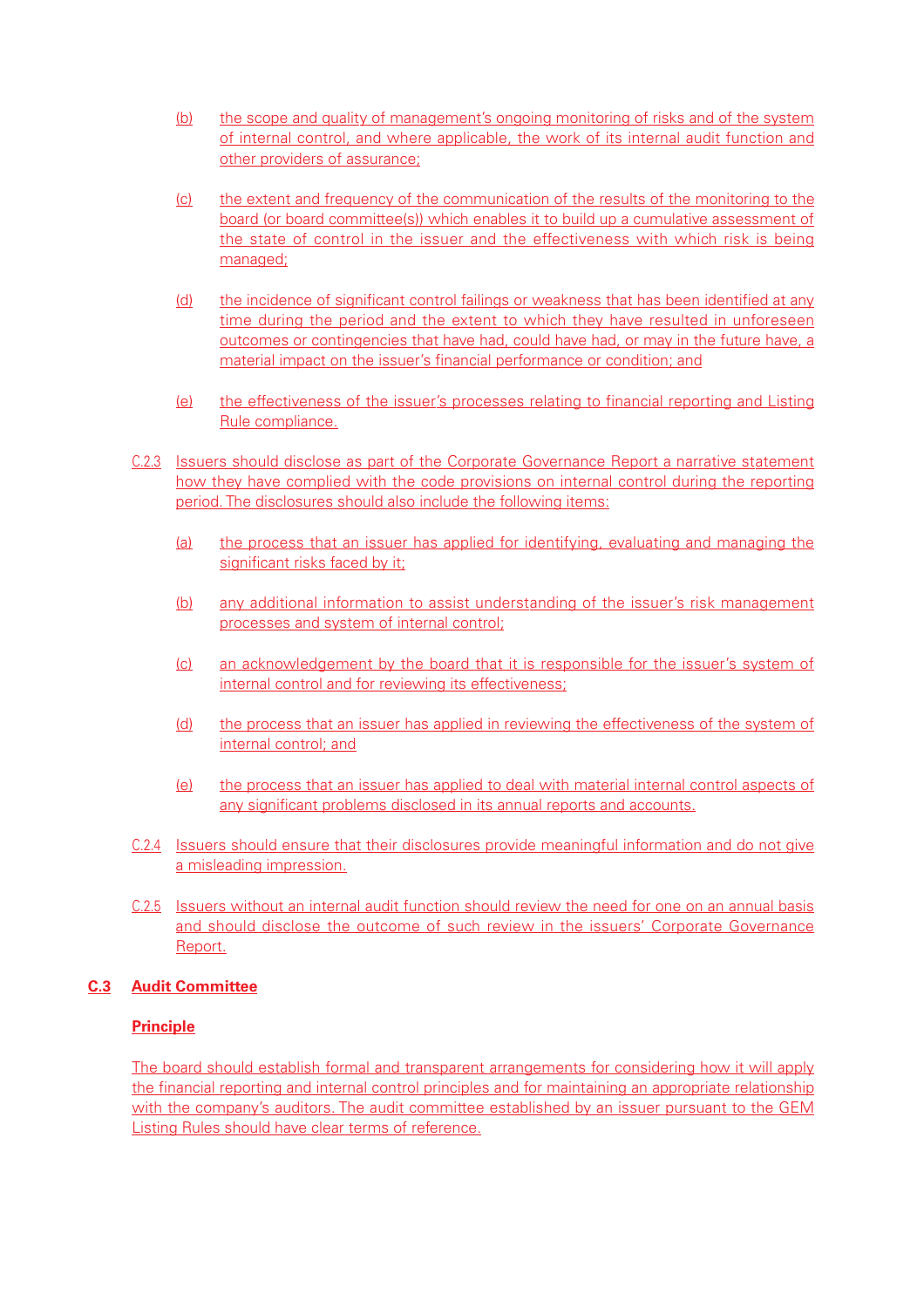#### **Code Provisions**

- C.3.1 Full minutes of audit committee meetings should be kept by a duly appointed secretary of the meeting (who should normally be the company secretary). Draft and final versions of minutes of the audit committee meetings should be sent to all members of the committee for their comment and records respectively, in both cases within a reasonable time after the meeting.
- C.3.2 A former partner of the issuer's existing auditing firm should be prohibited from acting as a member of the issuer's audit committee for a period of 1 year commencing on the date of his ceasing:
	- (a) to be a partner of the firm; or
	- (b) to have any financial interest in the firm,

whichever is the later.

C.3.3 The terms of reference of the audit committee should include at least the following duties:–

## Relationship with the issuer's auditors

- (a) to be primarily responsible for making recommendation to the board on the appointment, reappointment and removal of the external auditor, and to approve the remuneration and terms of engagement of the external auditor, and any questions of resignation or dismissal of that auditor;
	- Note: Issuers are reminded that rule 17.50(4) requires an announcement to be published when there is a change of auditors. The announcement must also include a statement as to whether there are any matters that need to be brought to holders of securities of the issuer.
- (b) to review and monitor the external auditor's independence and objectivity and the effectiveness of the audit process in accordance with applicable standard. The audit committee should discuss with the auditor the nature and scope of the audit and reporting obligations before the audit commences;
- (c) to develop and implement policy on the engagement of an external auditor to supply non-audit services. For this purpose, external auditor shall include any entity that is under common control, ownership or management with the audit firm or any entity that a reasonable and informed third party having knowledge of all relevant information would reasonably conclude as part of the audit firm nationally or internationally. The audit committee should report to the board, identifying any matters in respect of which it considers that action or improvement is needed and making recommendations as to the steps to be taken;

#### Review of financial information of the issuer

(d) to monitor integrity of financial statements of an issuer and the issuer's annual report and accounts, half-year report and quarterly reports, and to review significant financial reporting judgements contained in them. In this regard, in reviewing the issuer's annual report and accounts, half-year report and quarterly reports before submission to the board, the committee should focus particularly on:–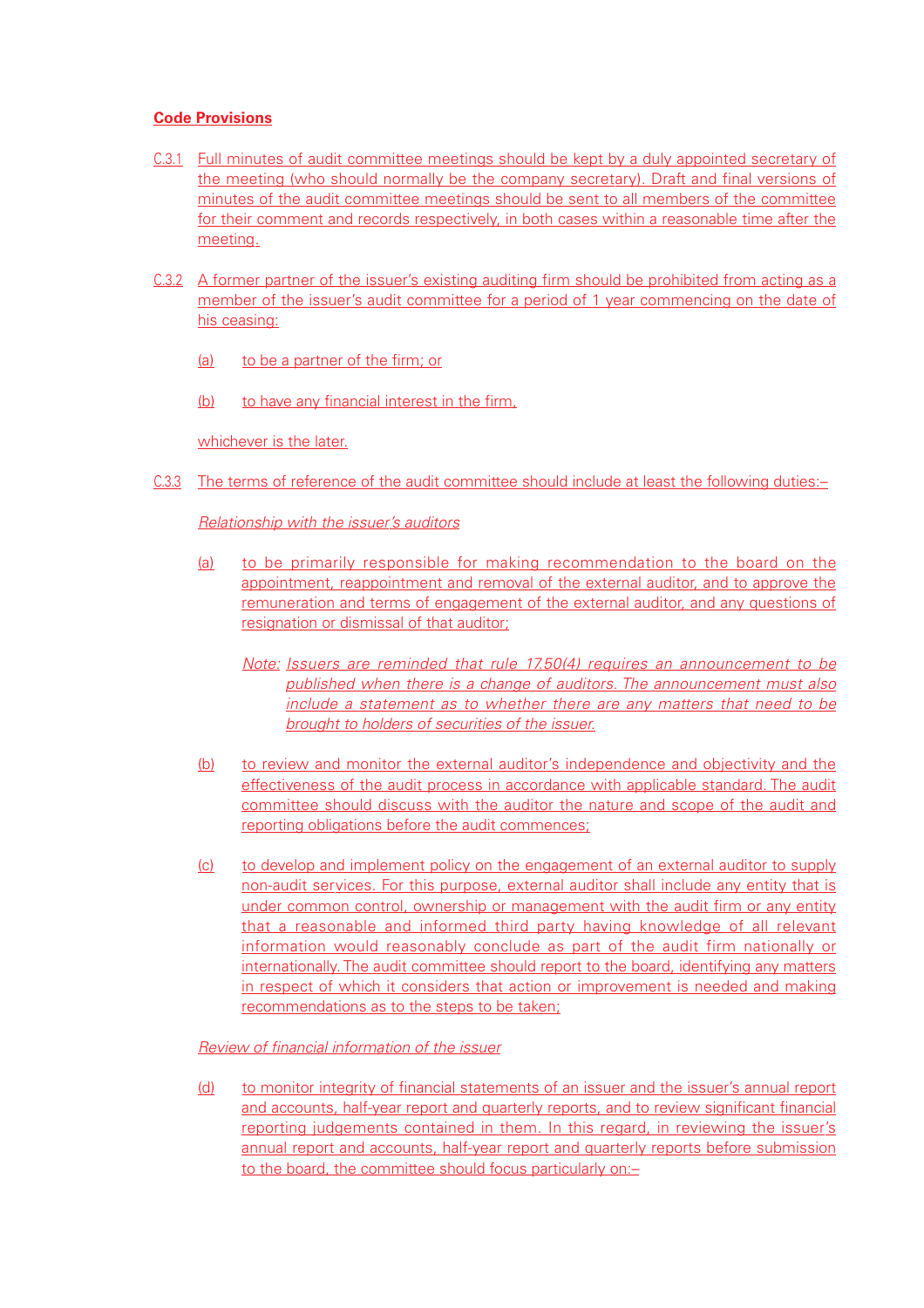- (i) any changes in accounting policies and practices;
- (ii) major judgmental areas;
- (iii) significant adjustments resulting from audit;
- (iv) the going concern assumptions and any qualifications;
- (v) compliance with accounting standards; and
- (vi) compliance with the GEM Listing Rules and other legal requirements in relation to financial reporting;
- (e) In regard to (d) above:–
	- (i) members of the committee must liaise with the issuer's board of directors, senior management and the person appointed as the issuer's qualified accountant and the committee must meet, at least once a year, with the issuer's auditors; and
	- (ii) the committee should consider any significant or unusual items that are, or may need to be, reflected in such reports and accounts and must give due consideration to any matters that have been raised by the issuer's qualified accountant, compliance officer or auditors;

Oversight of the issuer's financial reporting system and internal control procedures

- (f) to review the issuer's financial controls, internal control and risk management systems;
- (g) to discuss with the management the system of internal control and ensure that management has discharged its duty to have an effective internal control system;
- (h) to consider any findings of major investigations of internal control matters as delegated by the board or on its own initiative and management's response;
- (i) where an internal audit function exists, to ensure co-ordination between the internal and external auditors, and to ensure that the internal audit function is adequately resourced and has appropriate standing within the issuer, and to review and monitor the effectiveness of the internal audit function;
- (j) to review the group's financial and accounting policies and practices;
- (k) to review the external auditor's management letter, any material queries raised by the auditor to management in respect of the accounting records, financial accounts or systems of control and management's response;
- (l) to ensure that the board will provide a timely response to the issues raised in the external auditor's management letter;
- (m) to report to the board on the matters set out in this code provision; and
- (n) to consider other topics, as defined by the board.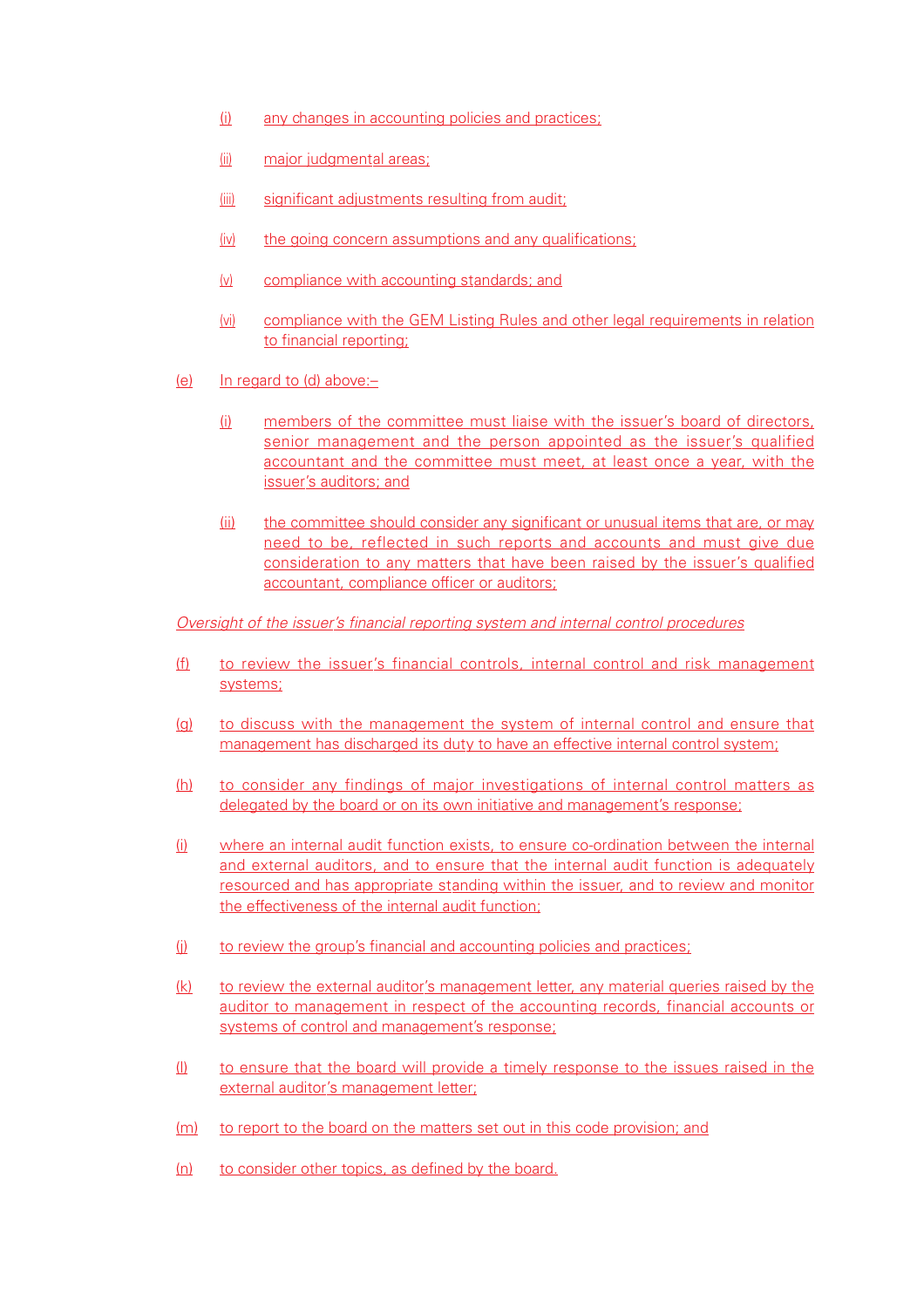Notes:The following are only intended to be suggestions as to how compliance with the above code provision may be achieved and do not form part of the code provision.

- 1 The audit committee may wish to consider establishing the following procedure to review and monitor the independence of external auditors: -
	- (i) consider all relationships between the issuer and the audit firm (including the provision of non-audit services);
	- (ii) seek from the audit firm, on an annual basis, information about policies and processes for maintaining independence and monitoring compliance with relevant requirements, including current requirements regarding rotation of audit partners and staff; and
	- (iii) meet with the auditor, at least annually, in the absence of management, to discuss matters relating to its audit fees, any issues arising from the audit and any other matters the auditor may wish to raise.
- 2 The audit committee may wish to consider agreeing with the board the issuer's policies relating to the hiring of employees or former employees of the external auditors and monitor the application of such policies. The audit committee should then be in a position to consider whether in the light of this there has been any impairment or appearance of impairment, of the auditor's judgement or independence in respect of the audit.
- 3 The audit committee would normally be expected to ensure that the provision by an external auditor of non-audit services does not impair the external auditor's independence or objectivity. When assessing the external auditor's independence or objectivity in relation to the provision of non-audit services, the audit committee may wish to consider:
	- (i) whether the skills and experience of the audit firm make it a suitable supplier of the non-audit services;
	- (ii) whether there are safeguards in place to ensure that there is no threat to objectivity and independence in the conduct of the audit resulting from the provision of such services by the external auditor;
	- (iii) the nature of the non-audit services, the related fee levels and the fee levels individually and in aggregate relative to the audit firm; and
	- (iv) the criteria which govern the compensation of the individuals performing the audit.
- 4 For further guidance on the duties of an audit committee, issuers may refer to the "Principles of Auditor Independence and the Role of Corporate Governance in Monitoring an Auditor's Independence" issued by the Technical Committee of the International Organization of Securities Commissions in October 2002 and "A Guide for Effective Audit Committees" published by the Hong Kong Society of Accountants (as it was then known) in February 2002. Issuers may also adopt the terms of reference set out in those guides, or they may adopt any other comparable terms of reference for the establishment of an audit committee.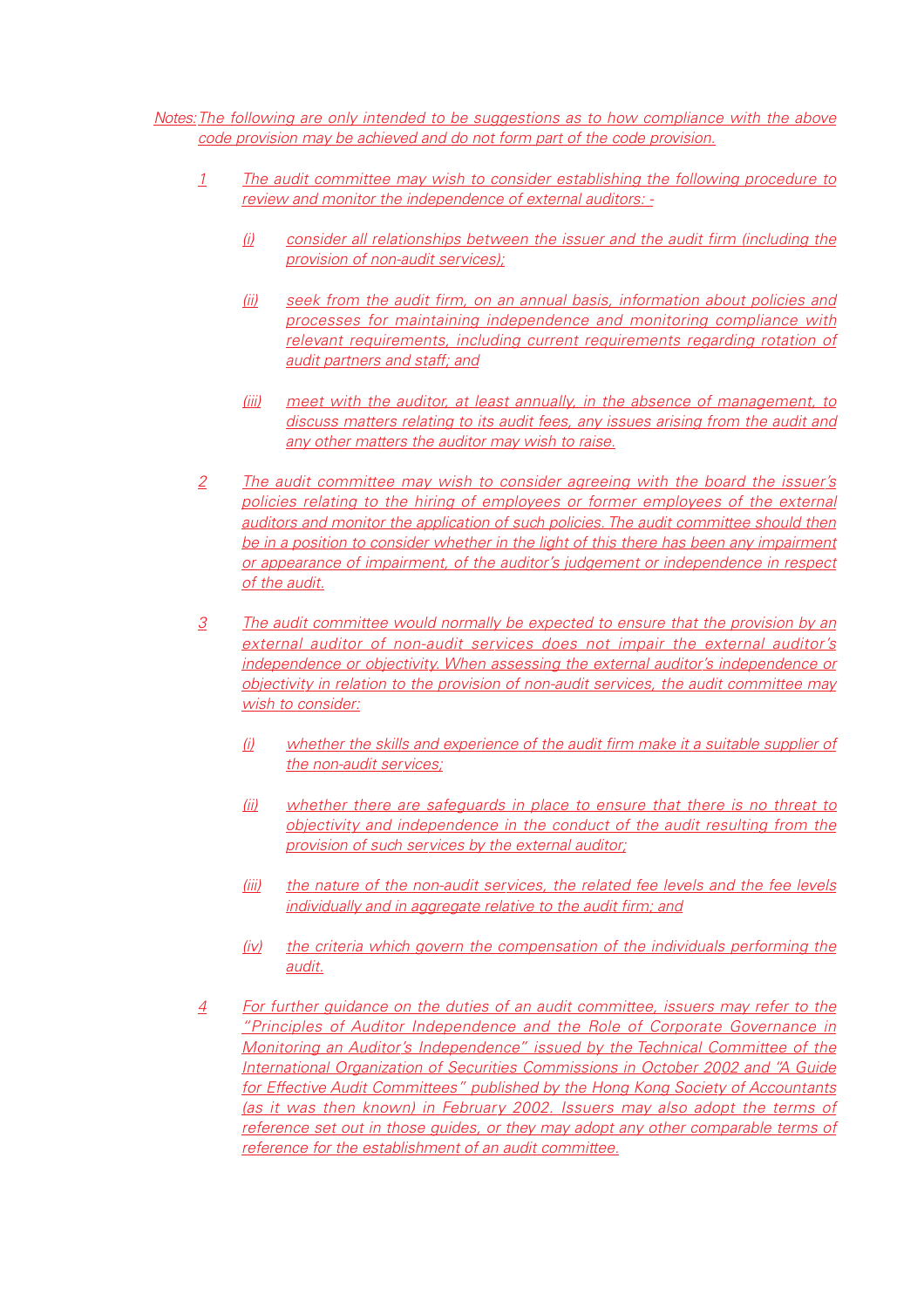- C.3.4 The audit committee should make available its terms of reference, explaining its role and the authority delegated to it by the board.
	- Notes: 1 This requirement could be met by making it available on request and by including the information on the issuer's website.
		- 2 Under paragraph 2(i)(i) of Appendix 16, issuers must explain the role of the audit committee in the Corporate Governance Report.
- C.3.5 Where the board disagrees with the audit committee's view on the selection, appointment, resignation or dismissal of the external auditors, the issuer should include in the Corporate Governance Report a statement from the audit committee explaining its recommendation and also the reason(s) why the board has taken a different view.
- C.3.6 The audit committee should be provided with sufficient resources to discharge its duties.

## **Recommended Best Practices**

- C.3.7 The terms of reference of the audit committee should also require the audit committee:
	- (a) to review arrangements by which employees of the issuer may, in confidence, raise concerns about possible improprieties in financial reporting, internal control or other matters. The audit committee should ensure that proper arrangements are in place for the fair and independent investigation of such matters and for appropriate follow-up action; and
	- (b) to act as the key representative body for overseeing the issuer's relation with the external auditor.

# **D. DELEGATION BY THE BOARD**

#### **D.1 Management functions**

#### **Principle**

An issuer should have a formal schedule of matters specifically reserved to the board for its decision. The board should give clear directions to management as to the matters that must be approved by the board before decisions are made on behalf of the issuer.

- D.1.1 When the board delegates aspects of its management and administration functions to management, it must at the same time give clear directions as to the powers of management, in particular, with respect to the circumstances where management should report back and obtain prior approval from the board before making decisions or entering into any commitments on behalf of the issuer.
	- Note: The board should not delegate matters to a board committee, executive directors or management to an extent that would significantly hinder or reduce the ability of the board as a whole to discharge its functions.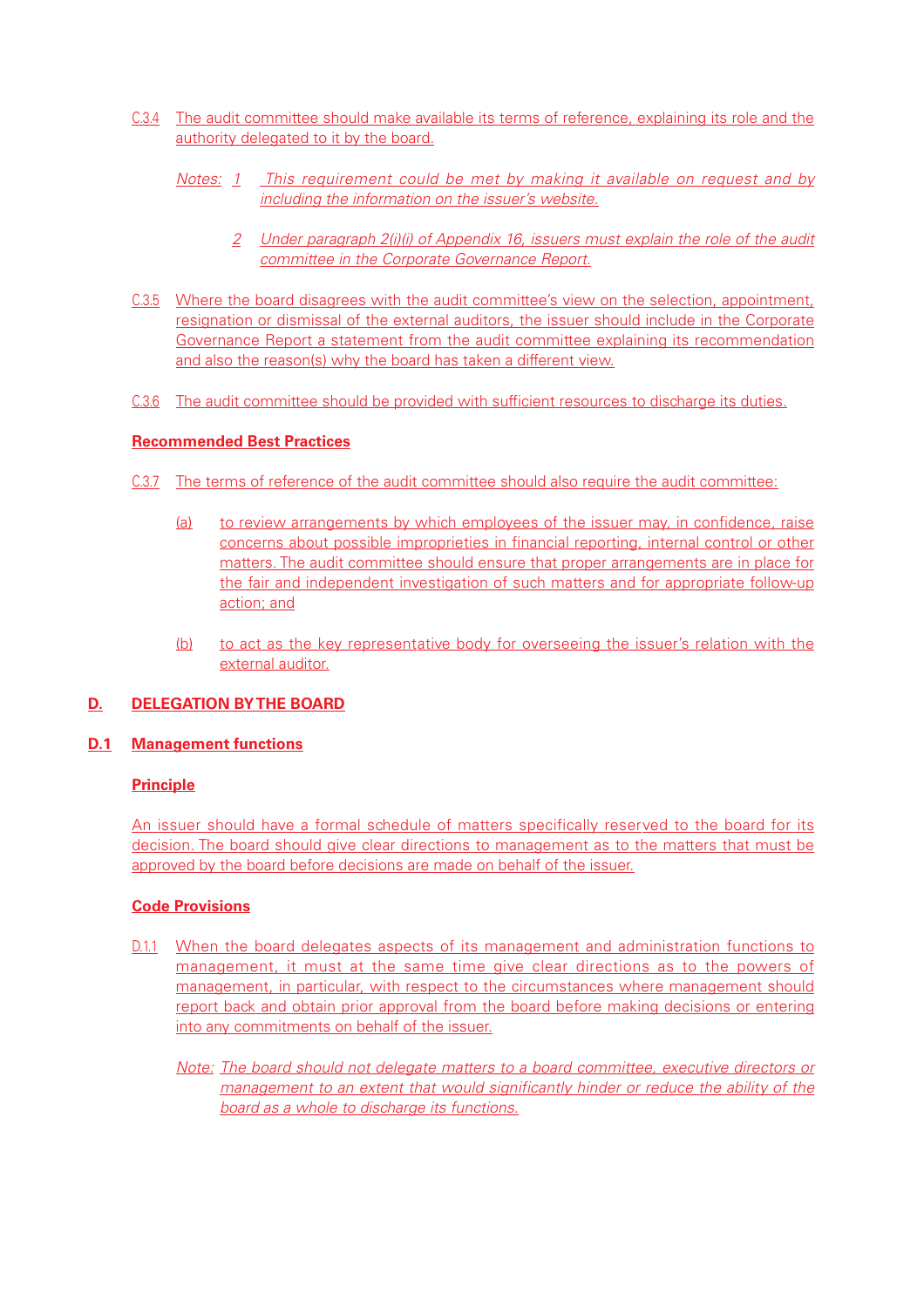- D.1.2 An issuer should formalise the functions reserved to the board and those delegated to management. It should review those arrangements on a periodic basis to ensure that they remain appropriate to the needs of the issuer.
	- Note: Under paragraph 2(c)(iv) of Appendix 16, issuers must include in their Corporate Governance Report a statement of how the board operates, including a high level statement of which types of decisions are to be taken by the board and which are to be delegated to management.

#### **Recommended Best Practices**

- D.1.3 An issuer should disclose the division of responsibility between the board and management to assist those affected by corporate decisions to better understand the respective accountabilities and contributions of the board and management.
- D.1.4 Directors should clearly understand delegation arrangements in place. To that end, issuers should have formal letters of appointment for directors setting out the key terms and conditions relative to their appointment.

## **D.2 Board Committees**

## **Principle**

Board committees should be formed with specific written terms of reference which deal clearly with the committees' authority and duties.

## **Code Provisions**

- D.2.1 Where board committees are established to deal with matters, the board should prescribe sufficiently clear terms of reference to enable such committees to discharge their functions properly.
- D.2.2 The terms of reference of board committees should require such committees to report back to the board on their decisions or recommendations, unless there are legal or regulatory restrictions on their ability to do so (such as a restriction on disclosure due to regulatory requirements).

#### **E. COMMUNICATION WITH SHAREHOLDERS**

#### **E.1 Effective communication**

#### **Principle**

The board should endeavour to maintain an on-going dialogue with shareholders and in particular, use annual general meetings or other general meetings to communicate with shareholders and encourage their participation.

- E.1.1 In respect of each substantially separate issue at a general meeting, a separate resolution should be proposed by the chairman of that meeting.
	- Note: An example of a substantially separate issue is the nomination of persons as directors. Accordingly, each such person should be nominated by means of a separate resolution.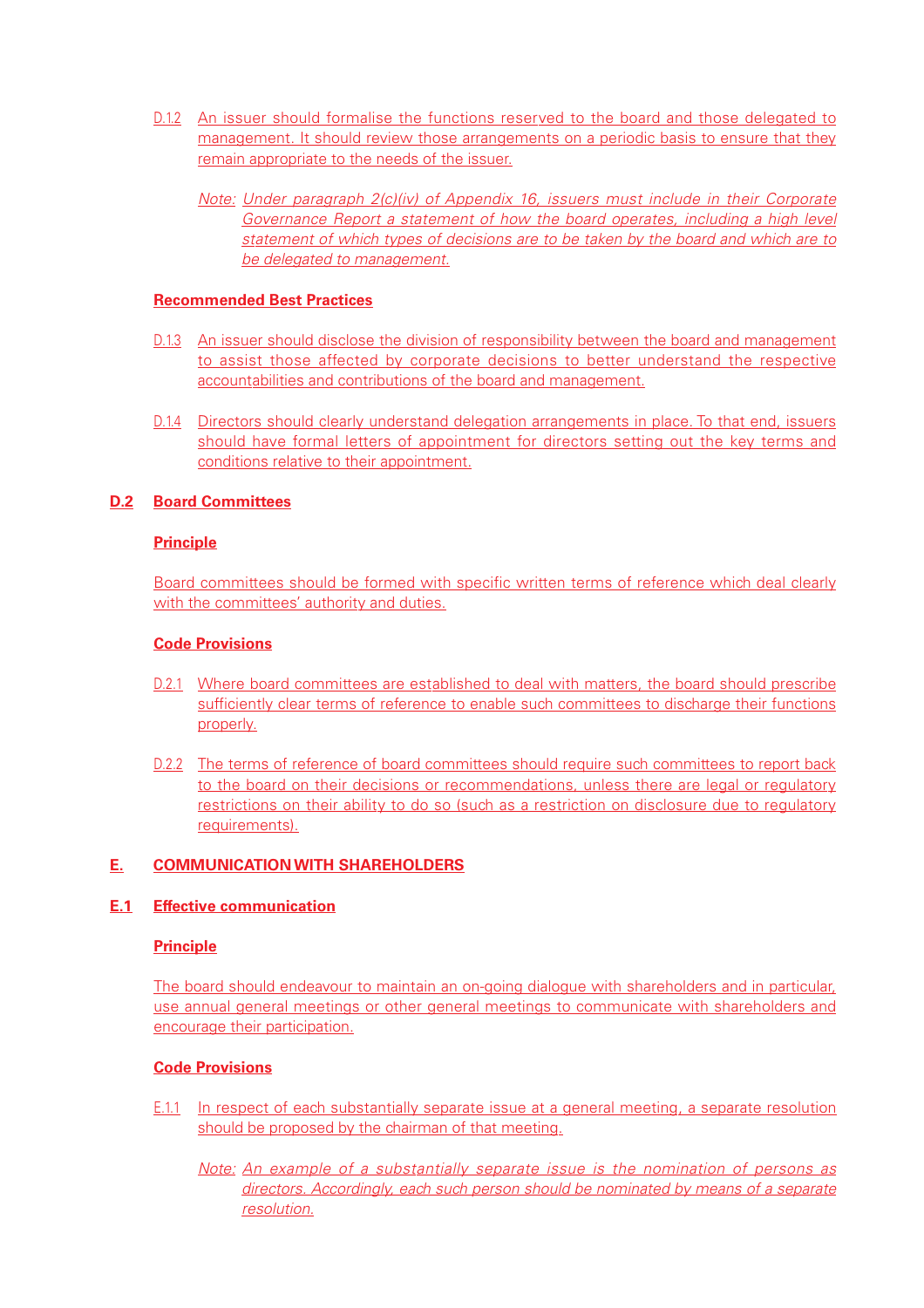E.1.2 The chairman of the board should attend the annual general meeting and arrange for the chairmen of the audit, remuneration and nomination committees (as appropriate) or in the absence of the chairman of such committees, another member of the committee or failing this his duly appointed delegate, to be available to answer questions at the annual general meeting. The chairman of the independent board committee (if any) should also be available to answer questions at any general meeting to approve a connected transaction or any other transaction that is subject to independent shareholders' approval.

# **E.2 Voting by Poll**

# **Principle**

The issuer should regularly inform shareholders of the procedure for voting by poll and ensure compliance with the requirements about voting by poll contained in the GEM Listing Rules and the constitutional documents of the issuer.

- E.2.1 The chairman of a meeting should ensure disclosure in the issuer's circulars to shareholders of the procedures for and the rights of shareholders to demand a poll in compliance with the requirements about voting by poll contained in rule 17.47(4). In particular, pursuant to rule 17.47(3), the chairman of a meeting and/or directors who, individually or collectively, hold proxies in respect of shares representing 5% or more of the total voting rights at a particular meeting shall demand a poll in certain circumstances where, on a show of hands, a meeting votes in the opposite manner to that instructed in those proxies. If a poll is required under such circumstances, the chairman of the meeting should disclose to the meeting the total number of votes represented by all proxies held by directors indicating an opposite vote to the votes cast at the meeting on a show of hands.
- E.2.2 The issuer should count all proxy votes and, except where a poll is required, the chairman of a meeting should indicate to the meeting the level of proxies lodged on each resolution, and the balance for and against the resolution, after it has been dealt with on a show of hands. The issuer should ensure that votes cast are properly counted and recorded.
- E.2.3 The chairman of a meeting should at the commencement of the meeting ensure that an explanation is provided of:–
	- (a) the procedures for demanding a poll by shareholders before putting a resolution to the vote on a show of hands; and
	- (b) the detailed procedures for conducting a poll and then answer any questions from shareholders whenever voting by way of a poll is required.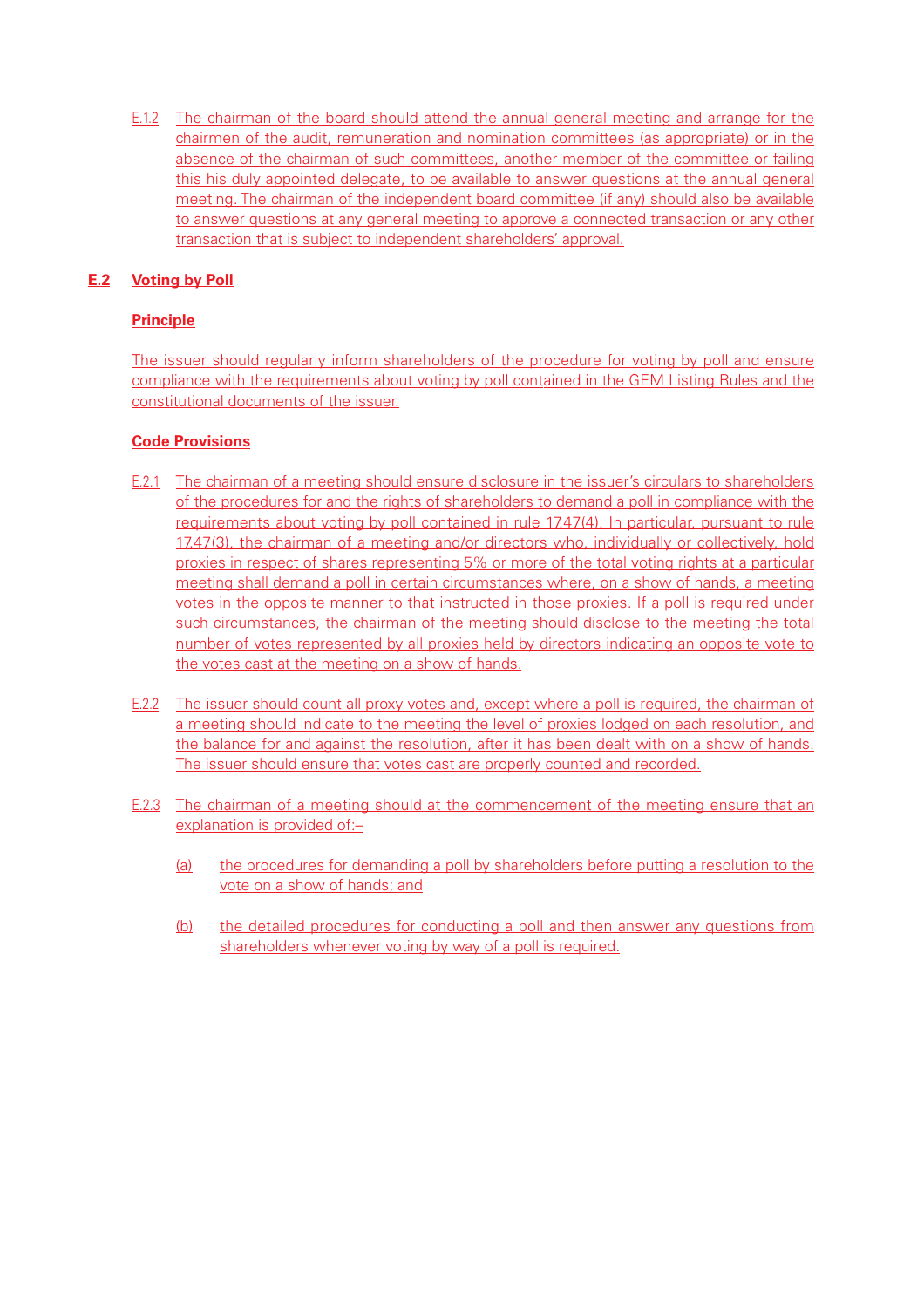# **Appendix 16**

# **CORPORATE GOVERNANCE REPORT**

# **GENERAL**

1. Listed issuers shall include a report on corporate governance practices (the "Corporate Governance Report") prepared by the board of directors in their summary financial reports (if any) pursuant to rule 18.81 and annual reports pursuant to rule 18.44. The Corporate Governance Report shall contain all the information set out in paragraph 2 of this Appendix. Any failure to do so will be regarded as a breach of the GEM Listing Rules.

To the extent that it is reasonable and appropriate, the Corporate Governance Report included in a listed issuer's summary financial report may take the form of a summary of the Corporate Governance Report contained in the annual report and may also incorporate information by reference to its annual report. Any such references must be clear and unambiguous and the summary must not only contain a cross-reference without any discussion of the matter. The summary must contain, as a minimum, a narrative statement indicating overall compliance with and highlighting any deviation from the provisions of the Code on Corporate Governance Practices contained in Appendix 15 (the "Code").

Listed issuers are also encouraged to disclose information set out in paragraph 3 of this Appendix in their Corporate Governance Report.

# **MANDATORY DISCLOSURE REQUIREMENTS**

2. Listed issuers shall include the following information for the accounting period covered by the annual report and any significant events pertaining to the following information for any subsequent period up to the date of publication of the annual report, to the extent that is practicable:

#### **(a) Corporate governance practices**

- (i) a narrative statement of how the listed issuer has applied the principles in the Code, providing explanation which enables its shareholders to evaluate how the principles have been applied:
- (ii) a statement as to whether the listed issuer meets the code provisions in the Code. If a listed issuer has adopted its own code that exceeds the code provisions set out in the Code, such listed issuer may draw attention to such fact in its annual report; and
- (iii) in the event of any deviation from the code provisions set out in the Code, details of such deviation during the financial year (including considered reasons for such deviations).

# **(b) Directors' securities transactions**

In respect of the required standard of dealings set out in rules 5.48 to 5.67:

(i) whether the listed issuer has adopted a code of conduct regarding directors' securities transactions on terms no less exacting than the required standard of dealings: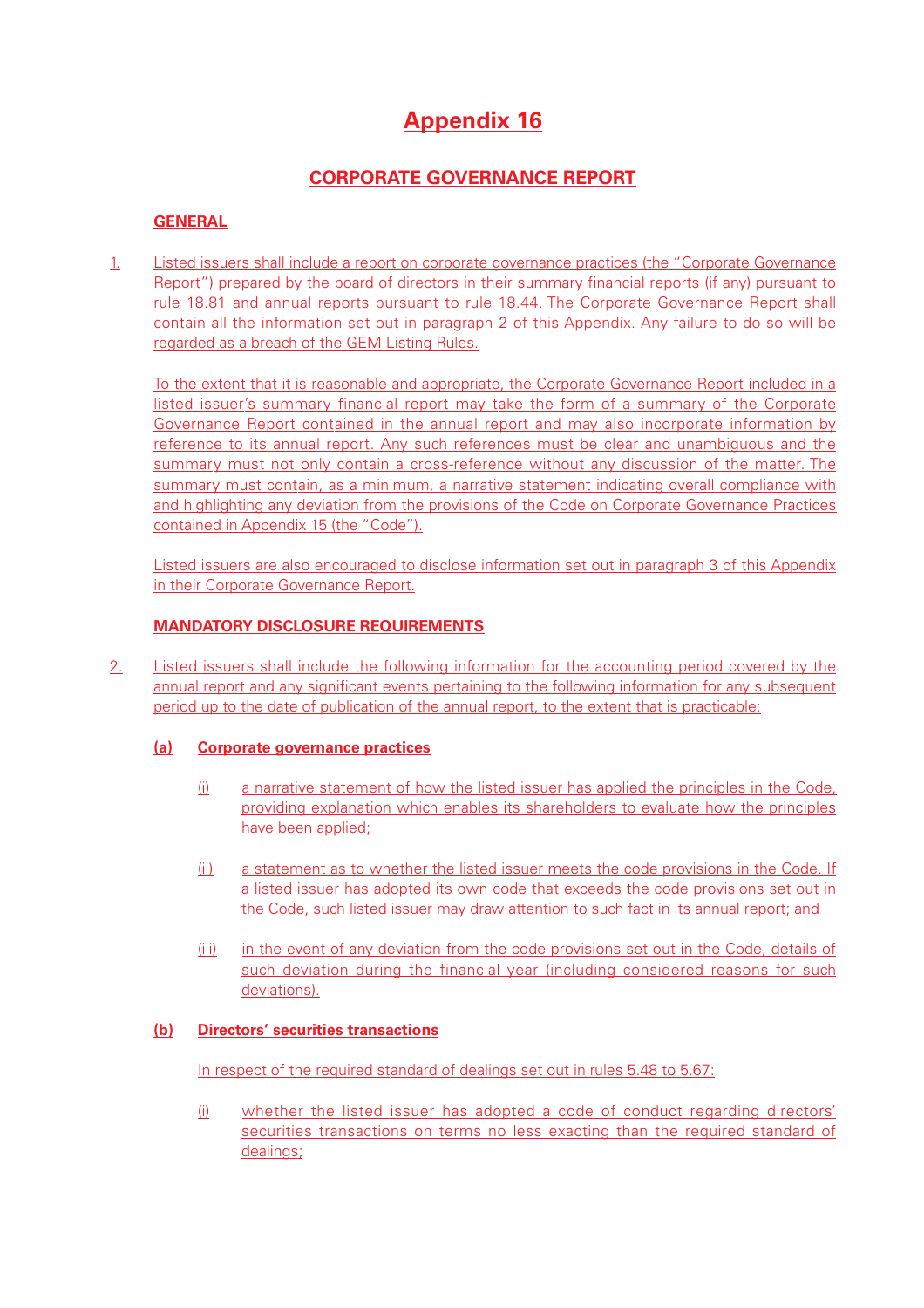- (ii) having made specific enquiry of all directors, whether the directors of the listed issuer have complied with, or whether there has been any non-compliance with, the required standard of dealings and its code of conduct regarding directors' securities transactions; and
- (iii) in the event of any non-compliance with the required standard of dealings, details of such non-compliance and an explanation of the remedial steps taken by the listed issuer to address such non-compliance.

# **(c) Board of directors**

Details in relation to the board of directors of listed issuers, which include:

- (i) composition of the board, by category of directors, of the listed issuer, including name of chairman, executive directors, non-executive directors and independent nonexecutive directors;
- (ii) number of board meetings held during the financial year;
- (iii) individual attendance of each director, on a named basis, at the board meetings;
- (iv) a statement of how the board operates, including a high level statement of which types of decisions are to be taken by the board and which are to be delegated to management;
- (v) details of non-compliance (if any) with rules 5.05(1) and (2) and an explanation of the remedial steps taken by the listed issuer to address such non-compliance relating to appointment of a sufficient number of independent non-executive directors and an independent non-executive director with appropriate professional qualifications, or accounting or related financial management expertise, respectively;

Note: Listed issuers are reminded of their obligation to comply with rules 5.05(1) and (2). Failure to comply with such requirements constitutes a breach of the GEM Listing Rules.

- (vi) reasons why the listed issuer considers an independent non-executive director to be independent where he/she fails to meet one or more of the guidelines for assessing independence set out in rule 5.09; and
- (vii) relationship (including financial, business, family or other material/relevant relationship(s)), if any, among members of the board and in particular, between the chairman and the chief executive officer.

#### **(d) Chairman and chief executive officer**

- (i) identity of the chairman and chief executive officer; and
- (ii) whether the roles of the chairman and chief executive officer are segregated and are not exercised by the same individual.

#### **(e) Non-executive directors**

The term of appointment of non-executive directors.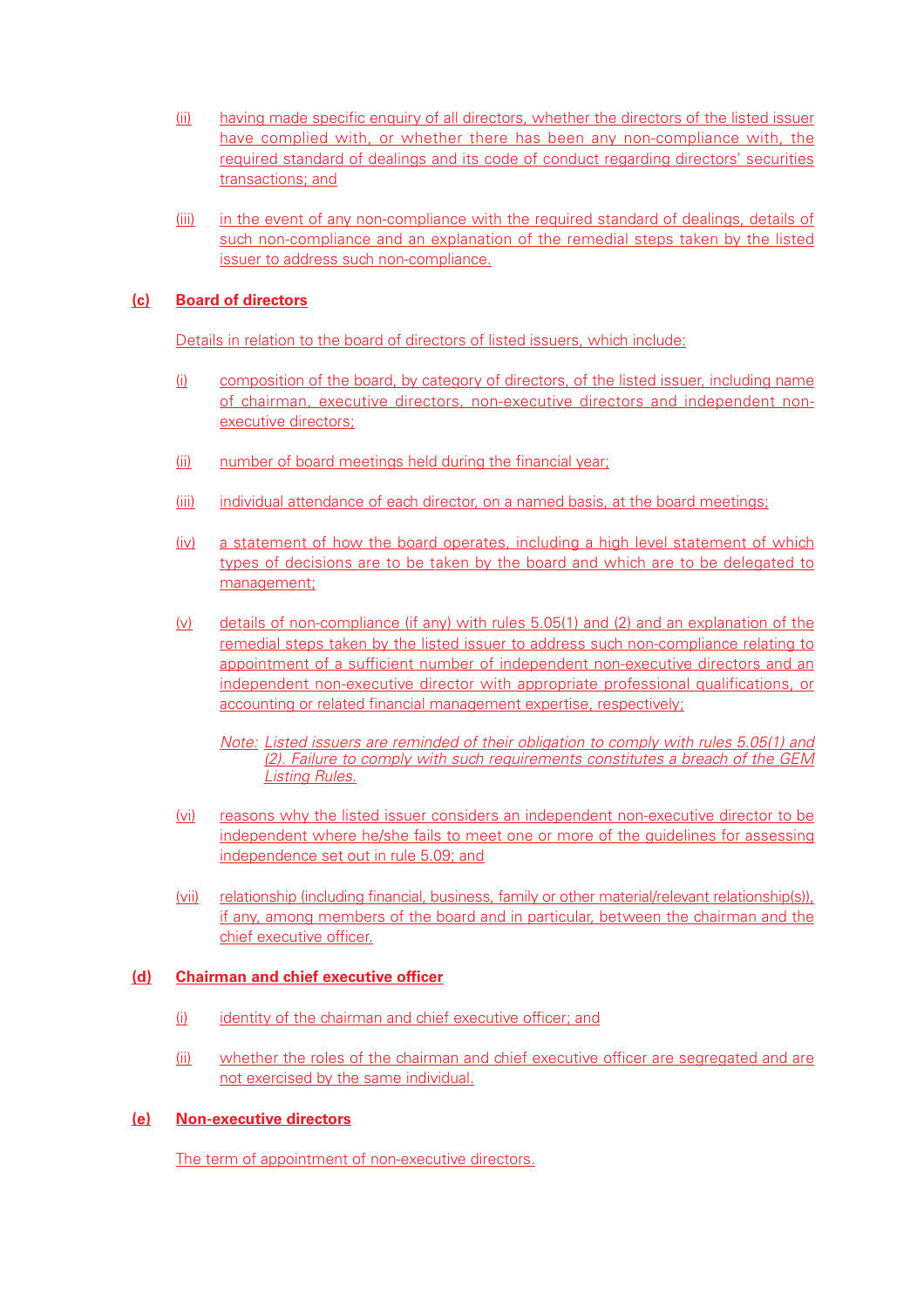# **(f) Remuneration of directors**

The following information relating to the directors' remuneration policy:

- (i) the role and function of the remuneration committee (if any) or the reason(s) for not having a remuneration committee;
- (ii) the composition of the remuneration committee (if any) (including names and identifying in particular the chairman of the remuneration committee);
- (iii) the number of meetings held by the remuneration committee or the board of directors (if there is no remuneration committee) during the year to discuss remuneration related matters and the record of individual attendance of members, on a named basis, at meetings held during the year; and
- (iv) a summary of the work, including determining the policy for the remuneration of executive directors, assessing performance of executive directors and approving the terms of executive directors' service contracts, performed by the remuneration committee or board of directors (if there is no remuneration committee) during the year.
	- Note: Under Chapter 18, listed issuers are required to give a general description of the emolument policy and long-term incentive schemes as well as the basis of determining the emolument payable to their directors.

## **(g) Nomination of directors**

The following information relating to the appointment and removal of directors:

- $(i)$  the role and function of the nomination committee (if any);
- (ii) the composition of the nomination committee (if any) (including names and identifying in particular the chairman of the nomination committee);
- (iii) the nomination procedures and the process and criteria adopted by the nomination committee or the board of directors (if there is no nomination committee) to select and recommend candidates for directorship during the year;
- (iv) a summary of the work, including determining the policy for the nomination of directors, performed by the nomination committee or the board of directors (if there is no nomination committee) during the year; and
- (v) the number of meetings held by the nomination committee or the board of directors (if there is no nomination committee) during the year and the record of individual attendance of members, on a named basis, at meetings held during the year.

#### **(h) Auditors' remuneration**

An analysis of remuneration in respect of audit and non-audit services provided by the auditors (including any entity that is under common control, ownership or management with the audit firm or any entity that a reasonable and informed third party having knowledge of all relevant information would reasonably conclude as part of the audit firm nationally or internationally) to the listed issuer. Such analysis must include, in respect of each significant non-audit service assignment, details of the nature of the services and the fees paid.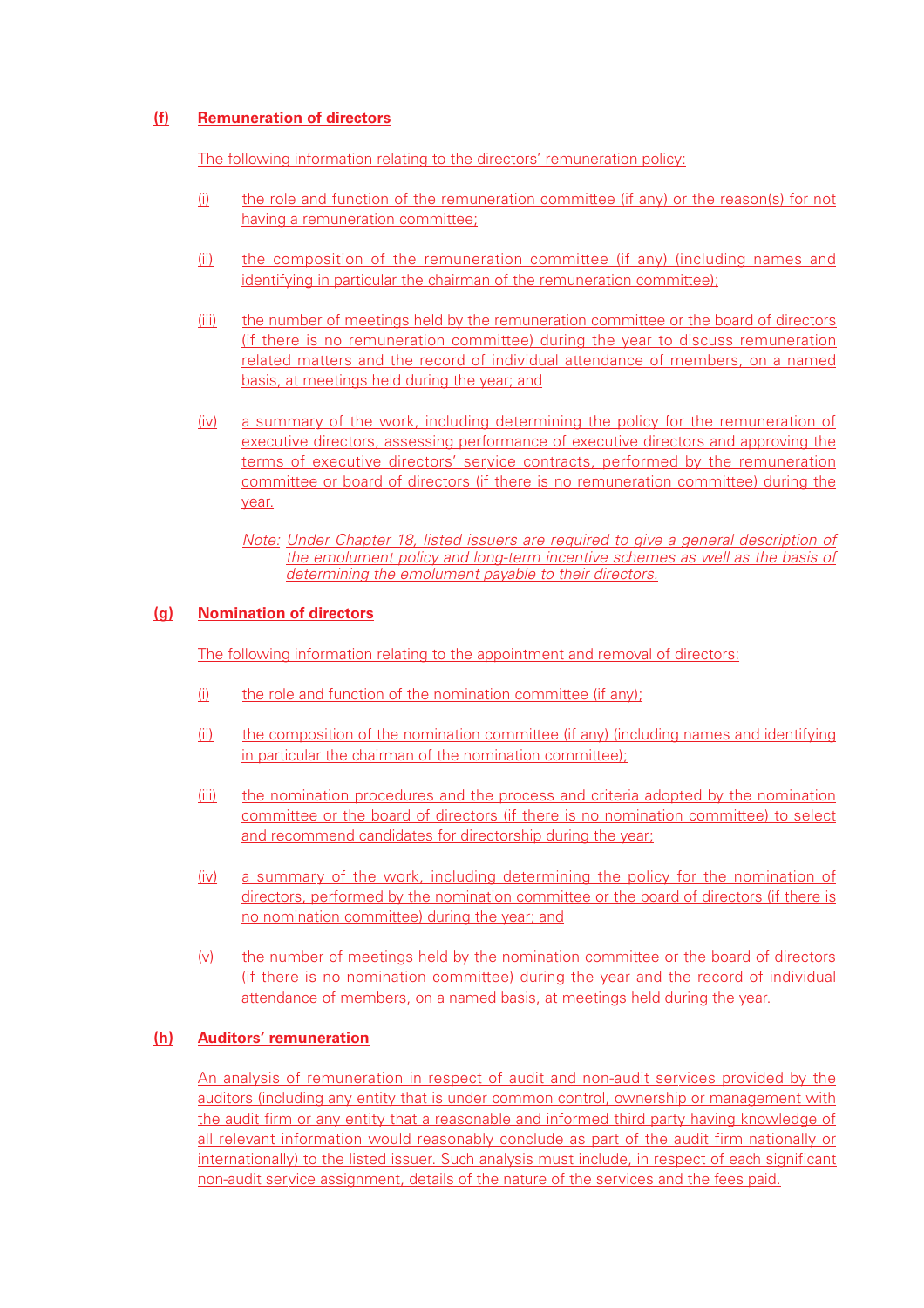# **(i) Audit committee**

The following information relating to the audit committee:

- (i) its role, function and composition of the committee members (including names and identifying in particular the chairman of the audit committee);
- (ii) the number of audit committee meetings held during the year and record of individual attendance of members, on a named basis, at meetings held during the year;
- (iii) a report on the work performed by the audit committee during the year in discharging its responsibilities in its review of the quarterly, half-yearly and annual results and system of internal control, and its other duties set out in the Code; and
- (iv) details of non-compliance with rule 5.28 (if any) and an explanation of the remedial steps taken by the listed issuer to address such non-compliance relating to establishment of an audit committee.
	- Note: Listed issuers are reminded of their obligation to comply with rule 5.28. Failure to comply with such requirements constitutes a breach of the GEM Listing Rules.
- Note: In addition to the disclosure obligations described above, the code provisions in the Code expect issuers to make certain specified disclosures in the Corporate Governance Report. Where issuers choose not to make the expected disclosure, they must give considered reasons for the deviation in accordance with paragraph 2(a)(iii). For ease of reference, the specific disclosure expectations of the code provisions are set out below:
	- 1 an acknowledgement from the directors of their responsibility for preparing the accounts and a statement by the auditors about their reporting responsibilities (C.1.2 of the Code);
	- 2 report on material uncertainties, if any, relating to events or conditions that may cast significant doubt upon the listed issuer's ability to continue as a going concern (C.1.2) of the Code);
	- 3 a statement that the board has conducted a review of the effectiveness of the system of internal control of the issuer and its subsidiaries (C.2.1 of the Code); and
	- 4 a statement from the audit committee explaining its recommendation and the reason(s) why the board has taken a different view from that of the audit committee regarding the selection, appointment, resignation or dismissal of the external auditors (C.3.5 of the Code).

# **RECOMMENDED DISCLOSURES**

3. The disclosures set out in this paragraph relating to corporate governance matters are provided for listed issuers' reference. They are not intended to be exhaustive or mandatory. They are rather intended to set out the areas which listed issuers may comment on in their Corporate Governance Report. The level of details needed varies with the nature and complexity of listed issuers' business activities. Listed issuers are encouraged to include the following information in their Corporate Governance Report:

# **(a) Share interests of senior management**

(i) the number of shares held by senior management (i.e. those individuals whose biographical details are disclosed in the annual report).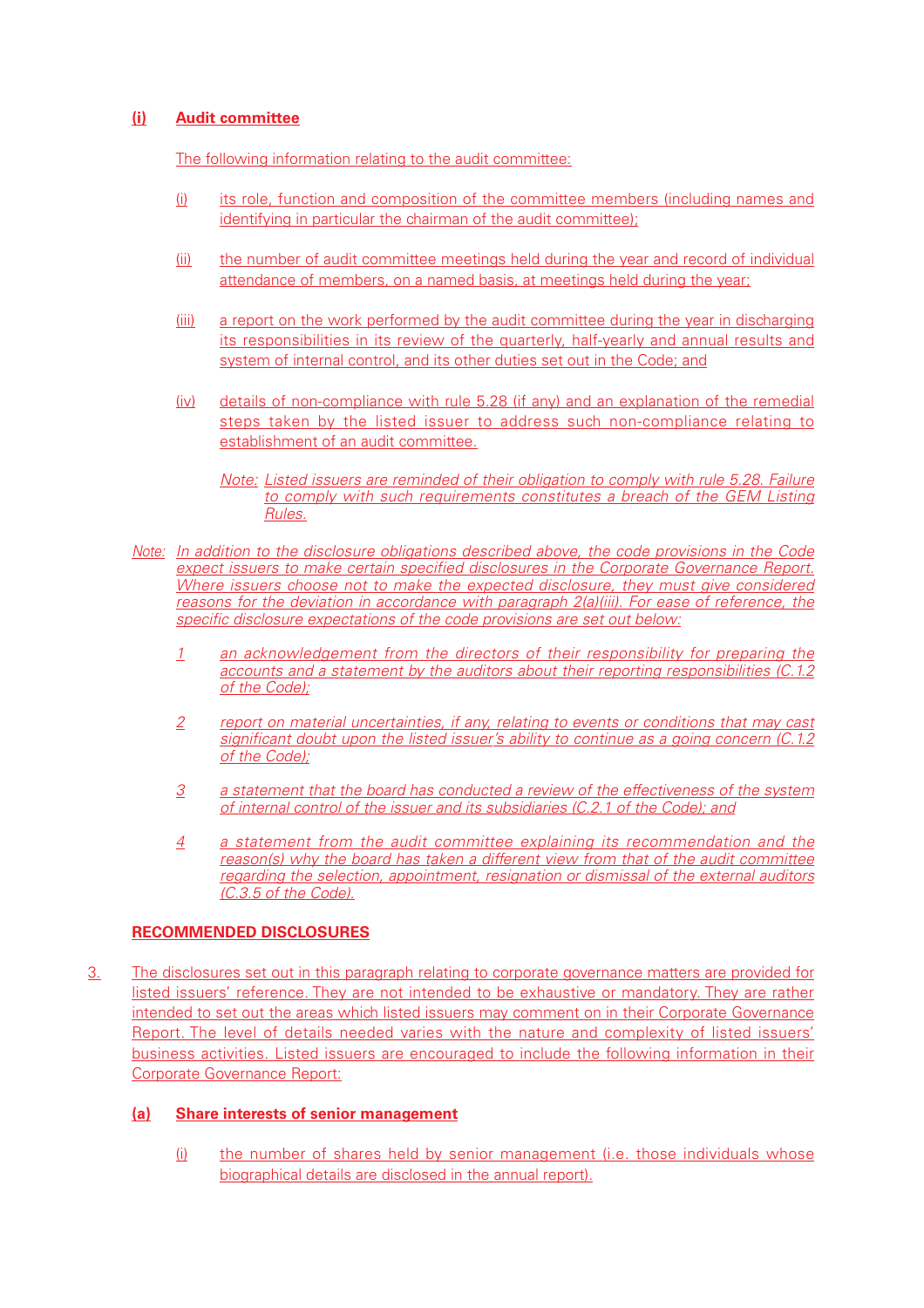#### **(b) Shareholders' rights**

- $(i)$  the way in which shareholders can convene an extraordinary general meeting;
- (ii) the procedures by which enquiries may be put to the board together with sufficient contact details to enable such enquiries to be properly directed; and
- (iii) the procedures for putting forward proposals at shareholders' meetings with sufficient contact details.

#### **(c) Investor relations**

- (i) any significant changes in the listed issuer's articles of association during the year;
- (ii) details of shareholders by type and aggregate shareholding;
	- Note: Listed issuers are reminded of their obligation to comply with the requirements in Chapter 18 relating to the disclosure of interests in the listed issuer. They may wish to mention such information in this section of the Corporate Governance Report.
- (iii) details of the last shareholders' meeting, including the time and venue, major items discussed and particulars as to voting;
- (iv) indication of important shareholders' dates in the coming financial year; and
- (v) public float capitalisation as at the end of the year.

#### **(d) Internal controls**

- (i) where a listed issuer includes a statement by the directors that they have conducted a review of its system of internal control in the annual report pursuant to paragraph C.2.1 of the Code, the listed issuer is encouraged to disclose the following details in such report:
	- (aa) an explanation of how the system of internal control has been defined for the listed issuer;
	- (bb) procedures and internal controls for the handling and dissemination of price sensitive information;
	- (cc) whether the listed issuer has an internal audit function or the outcome of the review of the need for an internal audit function where the listed issuer has no such function;
	- (dd) how often internal controls are reviewed;
	- (ee) a statement that the directors have reviewed the effectiveness of the system of internal control and whether they consider the internal control systems effective and adequate;
	- (ff) criteria for the directors to assess the effectiveness of the system of internal control;